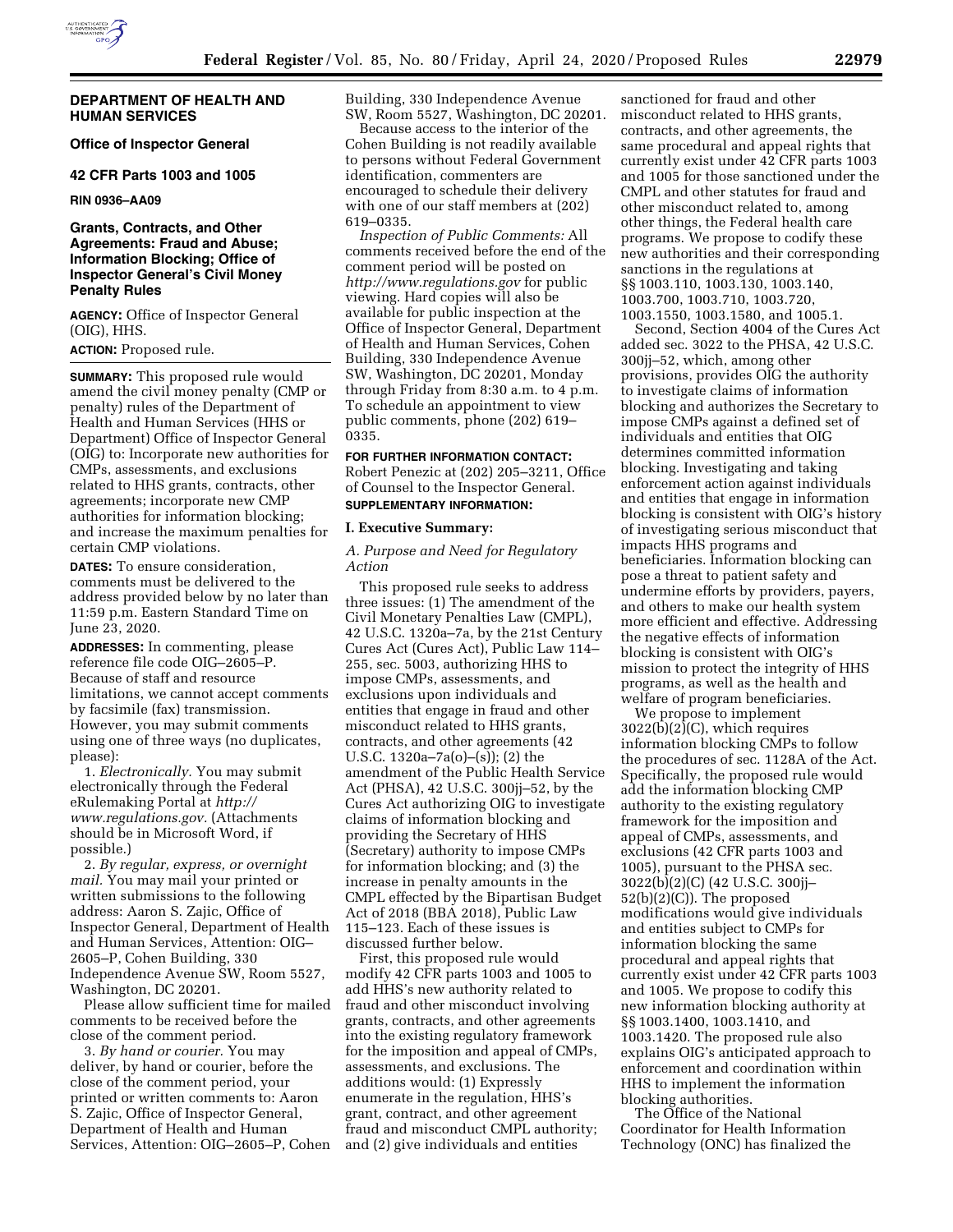information blocking regulations in the Cures Act final rule in 45 CFR part 171 (ONC Final Rule). This proposed rule incorporates by reference the relevant information blocking regulations in the ONC Final Rule as the basis for imposing CMPs and determining the amount of penalty imposed.

Finally, on February 9, 2018, the President signed into law the Bipartisan Budget Act of 2018 (BBA 2018). Section 50412 of the BBA 2018 (42 U.S.C. 1320a–7a(a), (b)) amended the CMPL to increase the amounts of certain civil money penalties. The proposed regulation would codify the increased civil money penalties at 42 CFR part 1003. Specifically, for conformity with the CMPL as amended by the BBA 2018, we propose to revise the civil money penalties contained at §§ 1003.210, 1003.310, and 1003.1010.

#### *B. Legal Authority*

The legal authority for this regulatory action is found in the Social Security Act (Act) and the PHSA, as amended by the Cures Act and the BBA 2018. The legal authority for the proposed changes is listed by the parts of Title 42 of the Code of Federal Regulations (CFR) that we propose to modify:

*1003:* 42 U.S.C. 1320a–7a(a)–(b), (o)–(s); 42 U.S.C. 300jj–52

*1005:* 42 U.S.C. 1320a–7a(o)–(s); 42 U.S.C. 300jj–52

### *C. Summary of Major Provisions*

This proposed rule incorporates into OIG's CMP regulations at 42 CFR parts 1003 and 1005 two new CMP authorities established by the Cures Act related to: (1) Fraud and other misconduct involving HHS grants, contracts, and other agreements; and (2) information blocking. The proposed rule also incorporates into 42 CFR part 1003, new maximum CMP amounts for certain offenses, as set by the BBA 2018.

In the context of HHS grants, contracts and other agreements, the Cures Act authorizes CMPs, assessments, and exclusions for:

• Knowingly presenting or causing to be presented a specified claim under a grant, contract, or other agreement that a person knows or should know is false or fraudulent;

• knowingly making, using, or causing to be made or used, any false statement, omission, or misrepresentation of a material fact in any application, proposal, bid, progress report, or other document that is required to be submitted in order to directly or indirectly receive or retain funds provided in whole or in part by HHS pursuant to a grant, contract, or other agreement;

• knowingly making, using, or causing to be made or used, a false record or statement material to a false or fraudulent specified claim under a grant, contract, or other agreement;

• knowingly making, using, or causing to be made or used, a false record or statement material to an obligation to pay or transmit funds or property to HHS with respect to a grant, contract, or other agreement;

• knowingly concealing or knowingly and improperly avoiding or decreasing an obligation to pay or transmit funds or property to HHS with respect to a grant, contract, or other agreement; and

• failing to grant timely access, upon reasonable request, to OIG, for the purposes of audits, investigations, evaluations, or other statutory functions of OIG in matters involving grants, contracts, or other agreements.

In the context of information blocking, the Cures Act authorizes CMPs for:

• Any practice that is likely to interfere with, prevent, or materially discourage access, exchange, or use of electronic health information if this practice is conducted by a developer of certified health information technology (health IT), an entity offering certified health IT, a health information exchange, or a health information network, and the developer of certified health IT, entity offering certified health IT, health information exchange, or health information network knows or should know that this practice is likely to interfere with, prevent, or materially discourage the access, exchange, or use of electronic health information.

The ONC Final Rule implements certain Cures Act information blocking provisions, including defining terms and establishing reasonable and necessary exceptions to the definition of information blocking. OIG and ONC have coordinated extensively on both the ONC Final Rule and this proposed rule to align both regulatory actions. We propose to incorporate by reference the regulatory definitions and exceptions from the ONC Final Rule related to information blocking in 45 CFR part 171 as the basis for imposing CMPs and determining the amount of penalty imposed. These regulatory definitions, penalties for information blocking, and applicable procedures are reflected in the proposed regulations.

We further propose changes to the CMP regulations at 42 CFR part 1003 for conformity with the civil penalty amounts contained in the Act, as amended by the BBA 2018.

## **II. Background**

For over 35 years, OIG has exercised the authority to impose CMPs, assessments, and exclusions in furtherance of its mission to protect Federal health care and other Federal programs from fraud, waste, and abuse. OIG recently received new CMP authorities, granted under the Cures Act, related to fraud and other prohibited conduct involving HHS grants, contracts, other agreements, and information blocking. OIG also received authority through the BBA 2018 to impose larger CMPs for certain offenses committed after February 9, 2018.

# *A. Overview of OIG Civil Money Penalty Authorities*

The CMPL (sec. 1128A of the Act, 42 U.S.C 1320a–7a) was enacted in 1981 to provide HHS with the statutory authority to impose CMPs, assessments, and exclusions upon individuals and entities that commit fraud and other misconduct related to the Federal health care programs, including Medicare and Medicaid. The Secretary delegated the CMPL's authorities to OIG. 53 FR 12993 (April 20, 1988). HHS has promulgated regulations at 42 CFR parts 1003 and 1005 that: (1) Enumerate specific bases for the imposition of CMPs, assessments, and exclusion under the CMPL and other CMP statutes; (2) set forth the appeal rights of individuals and entities subject to those sanctions; and (3) outline the procedures under which a sanctioned party may appeal the sanction. Since 1981, Congress has created various other CMP authorities related to fraud and abuse that were delegated by the Secretary to OIG and added to part 1003.

# *B. The Cures Act and the ONC Final Rule*

The Cures Act amended the CMPL to give HHS the authority to impose CMPs, assessments, and exclusions upon persons that commit fraud and other misconduct related to HHS grants, contracts, and other agreements. 42 U.S.C.  $1320a-7a(o)$ –(s). This authority allows for the imposition of sanctions for a wide variety of fraudulent and improper conduct involving HHS grants, contracts, and other agreements, including, among other things, the making of false or fraudulent specified claims to HHS, the submission of false or fraudulent documents to HHS, and the creation of false records related to HHS grants, contracts, or other agreements. The authority applies to a broad array of situations in which HHS provides funding, directly or indirectly, in whole or in part, pursuant to a grant,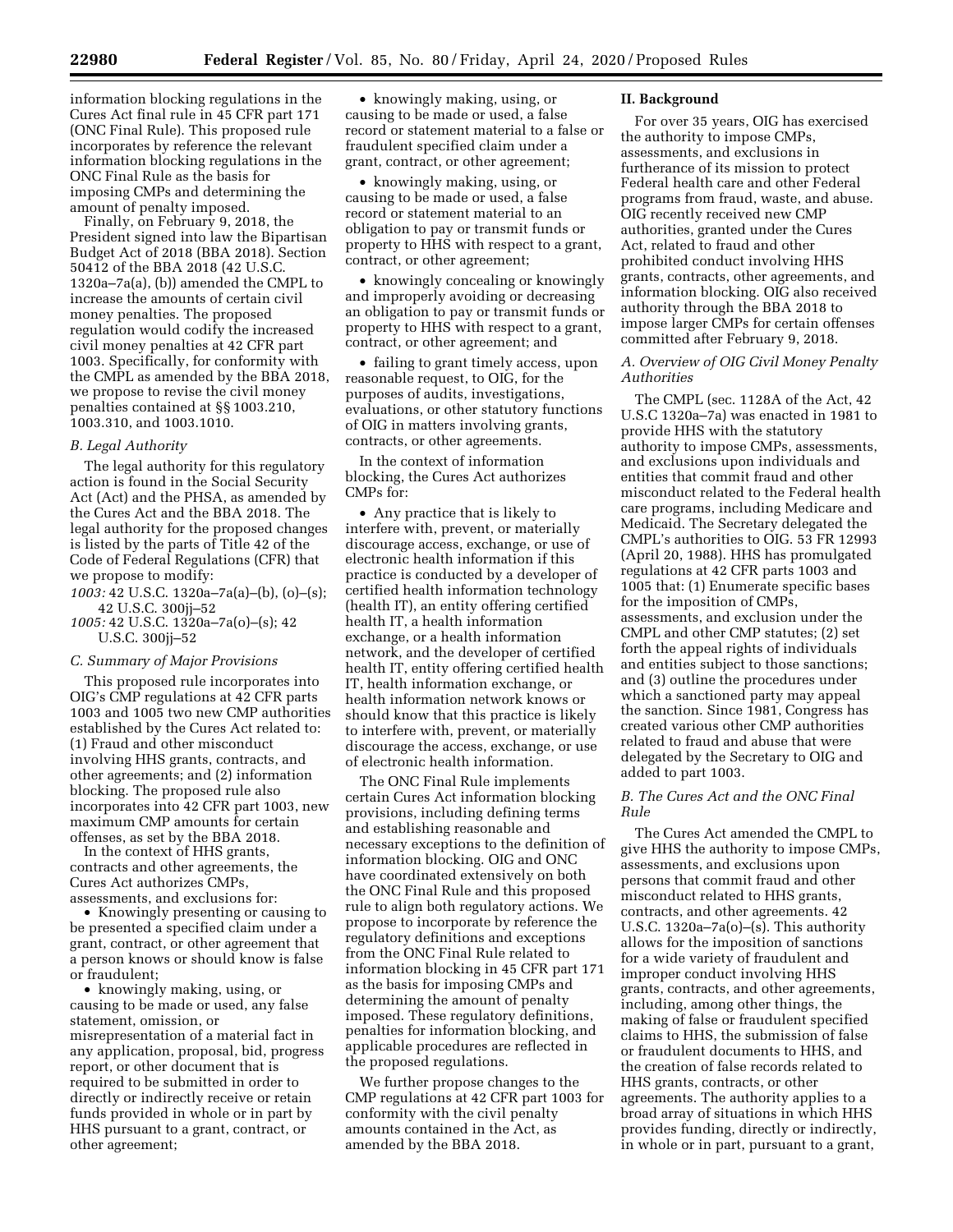contract, or other agreement. The Cures Act also created a new set of definitions related to grant, contract, and other agreement fraud and misconduct, outlined the sanctions for violation of the statute, and referenced the procedures to be used when imposing sanctions under the statute.

In addition, sec. 4004 of the Cures Act added sec. 3022 of the PHSA, which defines conduct that constitutes information blocking by developers of health IT, entities offering certified health IT, health information exchanges, health information networks, and health care providers. Specifically, sec. 3022(a) of the PHSA defines information blocking as: ''a practice that—(A) except as required by law or specified by the Secretary pursuant to rulemaking under paragraph (3), is likely to interfere with, prevent, or materially discourage access, exchange, or use of electronic health information; and (B)(i) if conducted by a health information technology developer, exchange, or network, such developer, exchange, or network knows, or should know, that such practice is likely to interfere with, prevent, or materially discourage the access, exchange, or use of electronic health information; or (ii) if conducted by a health care provider, such provider knows that such practice is unreasonable and is likely to interfere with, prevent, or materially discourage access, exchange, or use of electronic health information.'' Section 3022(a)(3) of the PHSA further provides that the Secretary shall, through rulemaking, identify reasonable and necessary activities that do not constitute information blocking. Section 3022(a)(4) of the PHSA states that the term ''information blocking'' does not include any conduct that occurred before January 13, 2017.

Section 3022(b)(1) of the PHSA authorizes OIG to investigate claims of information blocking by individuals and entities described in sec. 3022(a) of the PHSA, and also authorizes OIG investigations of claims that health IT developers or other entities offering certified health IT have submitted false attestations under the ONC Health IT Certification Program (sec. 3001(c)(5) of the PHSA). Section 3022(b)(2)(A) authorizes the Secretary to impose CMPs not to exceed \$1 million per violation, on health IT developers or other entities offering certified health IT, health information exchanges, and health information networks that OIG determines committed information blocking. Section 3022(b)(2)(A) also provides that a determination to impose CMPs shall consider factors such as the nature and extent of the information

blocking and harm resulting from such information blocking, including, where applicable, the number of patients affected, the number of providers affected, and the number of days the information blocking persisted. Section 3022(b)(2)(C) of the PHSA applies the procedures of sec. 1128A of the Act to civil money penalties imposed under sec. 3022(b)(2) of the PHSA in the same manner as such provisions apply to a civil money penalty or proceeding under such sec. 1128A(a) of the Act. This proposed rule would implement sec.  $3022(b)(2)(A)$  and  $(C)$  of the PHSA.

Further, Section 3022(b)(2)(B) of the PHSA provides that any health care provider determined by OIG to have committed information blocking shall be referred to the appropriate agency to be subject to appropriate disincentives using authorities under applicable Federal law, as the Secretary sets forth through notice and comment rulemaking. This proposed rule only addresses OIG's imposition of CMPs for information blocking by health IT developers or other entities offering certified health IT, health information exchanges, and health information networks. This proposed rule does not apply to health care providers who engage in information blocking.1 However, health care providers that also meet the definition of a health information exchange or health information network as defined in the ONC Final Rule would be subject to information blocking CMPs. Once established, OIG will coordinate with, and send referrals to, the agency or agencies identified in future rulemaking by the Secretary that will apply the appropriate disincentive for health care providers that engage in information blocking, consistent with sec. 3022(b)(2)(B).

The Cures Act also identifies ways for ONC, OCR, and OIG to consult, refer, and coordinate. For example, sec. 3022(b)(3) of the PHSA states that OIG may refer instances of information

blocking to OCR where a consultation regarding the health privacy and security rules promulgated under sec. 264(c) of the Health Insurance Portability and Accountability Act of 1996 (42 U.S.C. 1320d–2 note) (HIPAA) will resolve such information blocking claims. Additionally, sec. 3022(d)(1) requires ONC to share information with OIG as required by law. For additional discussion related to coordination, see section III.A.5 of the preamble.

We intend that the provisions of the ONC Final Rule and the OIG proposed rule will work in tandem and that each will inform the public's understanding of the other. As a result, we encourage parties to read this proposed rule together with the ONC Final Rule. ONC's Final Rule will define ''information blocking,'' define specific terms related to information blocking, and implement reasonable and necessary exceptions to the definition of information blocking. OIG's proposed rule will describe the parameters and procedures applicable to information blocking CMPs.

# *C. The Bipartisan Budget Act of 2018*

The BBA 2018 amended the CMPL to increase certain civil money penalty amounts contained in 42 U.S.C. 1320a– 7a(a) and (b). The BBA 2018 increased maximum civil money penalties in sec. 1128A(a) of the Act (42 U.S.C. 1320a– 7a) from \$10,000 to \$20,000; from \$15,000 to \$30,000; and from \$50,000 to \$100,000. The BBA 2018 increased maximum civil money penalties in sec. 1128A(b) of the Act from \$2,000 to \$5,000 in paragraph (1), from \$2,000 to \$5,000 in paragraph (2), and from \$5,000 to \$10,000 in paragraph (3)(A)(i). This statutory increase in civil money penalty amounts is effective for acts committed after the date of enactment, February 9, 2018. This proposed rule would update our regulations to reflect the increased civil money penalties authorized by the 2018 BBA amendments.

## **III. Provisions of the Proposed Rule**

*A. Civil Money Penalty, Assessment, and Exclusion Authorities Under 42 CFR Part 1003* 

#### 1. Subpart A—General Provisions

Subpart A contains the general provisions that apply to part 1003. The proposed changes revise the ''Basis and Purpose'' and ''Definitions'' sections of subpart A to incorporate into part 1003 OIG's new statutory authorities to impose sanctions related to grants, contracts, and other agreements, and information blocking.

 $\sqrt[11]{\text{While health care providers} }$  are not subject to information blocking CMPs, many must currently comply with separate statutes and regulations related to information blocking. Prior to the enactment of the Cures Act, Congress enacted the Medicare Access and CHIP Reauthorization Act of 2015 (MACRA), Public Law 114–10, which, in part, requires a health care provider to demonstrate that it has not knowingly and willfully taken action to limit or restrict the compatibility or interoperability of Certified Electronic Health Record (EHR) Technology. To implement these provisions, the Centers for Medicare & Medicaid Services (CMS) established and codified attestation requirements to support the prevention of information blocking, which consist of three statements containing specific representations about a health care provider's implementation and use of Certified EHR technology (81 FR 77028 through 77035).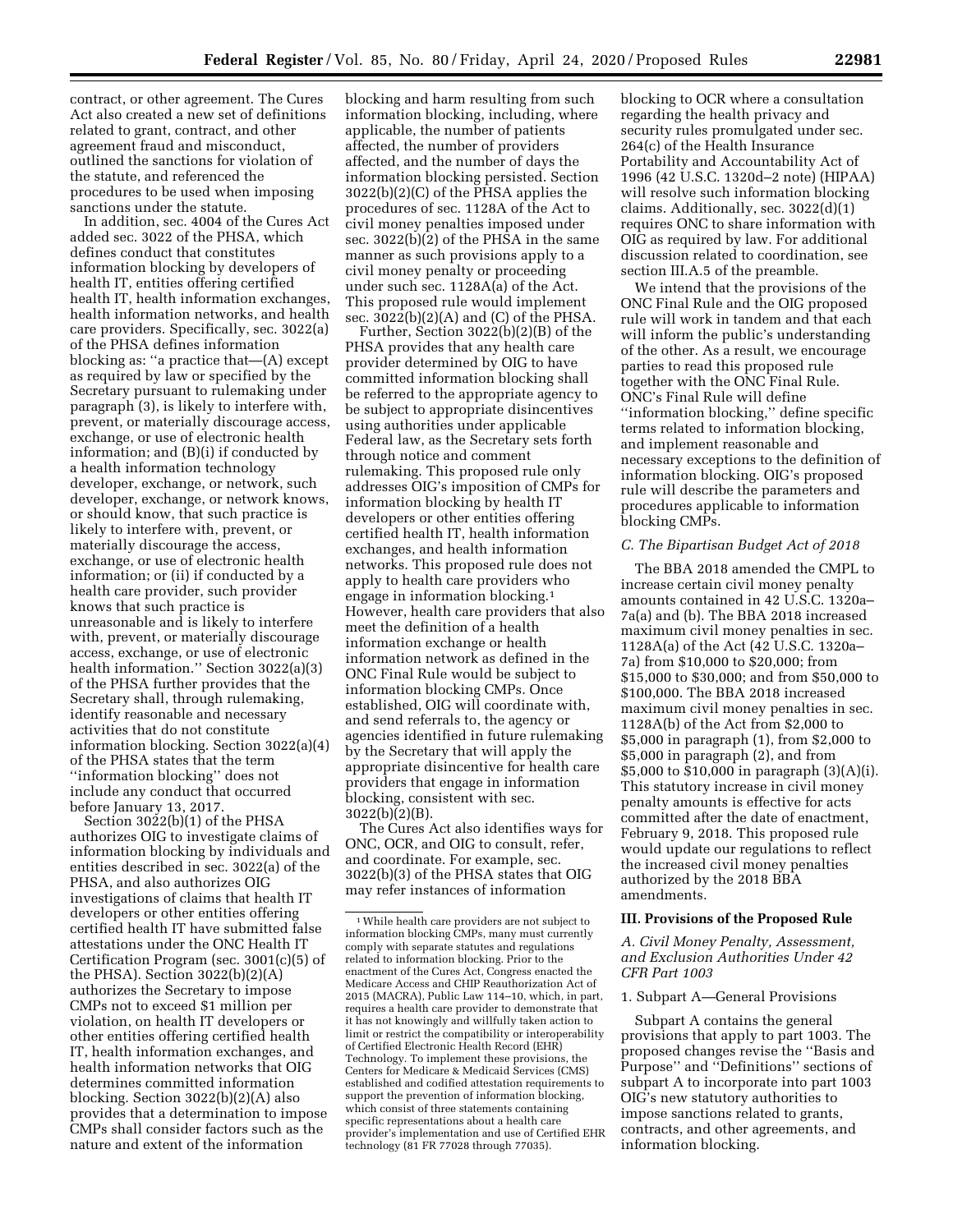# § 1003.100—Basis and Purpose

We propose to add the statutory authority for OIG's imposition of information blocking CMPs—sec. 3022 of the PHSA (42 U.S.C. 300jj–52)—to the list of statutory CMP provisions that appears in § 1003.100.

### § 1003.110—Definitions

We propose to make several changes to the ''Definitions'' section at § 1003.110 to add and revise definitions to incorporate OIG's new authorities into part 1003.

Department, Obligation, Other Agreement, Program Beneficiary, Recipient, Specified Claim, Specified State Agency

We propose to add the statutory definitions of the terms ''Department,'' ''obligation,'' ''other agreement,'' ''program beneficiary,'' ''recipient,'' ''specified claim,'' and ''specified State agency'' (codified at 42 U.S.C. 1320a– 7a(q)–(s)) to § 1003.110. There are two differences between the statutory definitions and proposed regulatory definitions. First, the proposed regulatory definitions of ''specified State agency'' and ''obligation'' contain internal citations to regulatory—not statutory—provisions. Second, we propose to define the term ''recipient'' to clarify that the term means all persons (excluding program beneficiaries as defined in § 1003.110) directly or indirectly receiving money or property under a grant, contract, or other agreement funded in whole or in part by the Secretary, including subrecipients and subcontractors. We believe based upon the structure and purpose of the statute that Congress intended the term ''recipient'' to apply to any person that directly or indirectly receives money or property from the Secretary under a grant, contract, or other agreement, and authorized HHS to impose penalties, assessments, and exclusions against any individual or entity that commits acts in its interactions with these recipients that violate 42 U.S.C. 1320a–7a(o)(1)–(4).

## Reasonable Request

The Cures Act provided HHS with the authority to impose CMPs, assessments, and exclusions for the failure ''to grant timely access, upon reasonable request (as defined by such Secretary in regulations), to the Inspector General of the Department, for the purpose of audits, investigations, evaluations, or other statutory functions of such Inspector General in matters involving such grants, contracts, or other agreements.'' 42 U.S.C. 1320a–7a(o)(5). This statutory language largely mirrors

the language of 42 U.S.C. 1320a– 7a(a)(9), which has for many years given HHS the authority to impose sanctions for the failure to grant timely access to OIG, upon reasonable request, ''for the purpose of audits, investigations, evaluations, or other statutory functions'' of OIG. Because the statutory language of 42 U.S.C. 1320a–7a(o)(5) and 42 U.S.C. 1320a–7a(a)(9) are similar, and based upon OIG's experience enforcing 42 U.S.C. 1320a– 7a(a)(9), we believe the definition of ''Reasonable Request'' that currently appears in § 1003.110 and applies to CMP actions under 42 U.S.C. 1320a– 7a(a)(9) for failure to grant timely access upon reasonable request to OIG in the healthcare fraud context, should be extended to circumstances involving grants, contracts, and other agreements. As such, we propose to amend § 1003.110 (Definitions—Reasonable Request) to apply the definition of ''Reasonable Request'' to actions under 42 U.S.C. 1320a–7a(o)(5) for failure ''to grant timely access, upon reasonable request (as defined by such Secretary in regulations), to the Inspector General of the Department, for the purpose of audits, investigations, evaluations, or other statutory functions of such Inspector General in matters involving such grants, contracts, or other agreements.''

#### §1003.130—Assessments

We propose to add the term ''specified State agency'' to § 1003.130 to conform the language of § 1003.130 to the Cures Act changes to the CMPL. This revision would make explicit that assessments imposed under part 1003 are in lieu of damages sustained not only by the Department or a State agency, but also by a ''specified State agency,'' a term that is defined by 42 U.S.C.  $1320a-7a(q)(6)$  and differs from the term ''State agency'' defined by 42 U.S.C. 1320a–7a(i)(1). The statutory definition of the term ''specified State agency'' is also being added to § 1003.110.

§1003.140—Determinations Regarding the Amount of Penalties and Assessments and the Period of Exclusion

We propose to change the crossreference in  $\S 1003.140(c)(3)$  from "as defined by paragraph (e)(2) of this section'' to ''as defined by paragraph (d)(2) of this section'' to correct a scrivener's error from a prior amendment of part 1003, which took place on December 7, 2018. 81 FR 88354. We also propose to add a new subsection (5) to section § 1003.140(d), stating that the penalty amounts in part

1003 are adjusted annually for inflation. We are proposing this addition because we are proposing to eliminate footnotes 1 through 12 in part 1003 to simplify those sections.

2. Subpart B—CMPs, Assessments, and Exclusions for False or Fraudulent Claims or Other Similar Misconduct

We propose to modify §§ 1003.210 and 1003.310 to conform the subpart to the BBA 2018 amendments to the CMPL regarding the increase of CMP amounts. We propose to add text to each provision that provides a penalty amount to reflect the increased penalty amounts in the BBA 2018 for the applicable time periods. We also propose to delete footnotes 1–12, which are found in §§ 1003.210, 1003.310, 1003.410, 1003.510, 1003.610, 1003.810, 1003.910, 1003.1010, 1003.1110, 1003.1210, and 1003.1310. The proposed deletions accompany a parallel proposal to add a new § 1003.140(d)(5), stating that penalty amounts are adjusted annually. We are proposing these technical changes to state the annual adjustment to penalty amounts once in the ''General Provisions'' sections rather than repetitively in footnotes.

§1003.210—Amount of Penalties and Assessments

We propose to modify the text of § 1003.210, regarding the amount of penalties, to reflect the BBA 2018 penalty increases in 42 U.S.C. 1320a– 7a(a) and (b). Specifically, in paragraphs (a)(1), (3), (4), and (8), we propose to insert the phrase ''for conduct that occurred on or before February 9, 2018, and not more than \$20,000 for conduct that occurred after February 9, 2018,'' after ''\$10,000'' to conform to the BBA 2018 amendments to the CMPL regarding the increase of CMP amounts. In paragraph (a)(3), we further propose to insert a comma after the words ''per day'' for grammatical clarity.

In paragraphs  $(a)(2)$  and  $(9)$ , we propose to insert the phrase ''for conduct that occurred on or before February 9, 2018, and not more than \$30,000 for conduct that occurred after February 9, 2018,'' after ''\$15,000,'' to conform to the BBA 2018 amendments to the CMPL.

In paragraphs (a)(6) and (7), we propose to insert the phrase ''for conduct that occurred on or before February 9, 2018, and not more than \$100,000 for conduct that occurred after February 9, 2018,'' after ''50,000'' to conform to the BBA 2018 amendments to the CMPL.

In paragraph (a)(10)(i), we propose to insert ''for conduct that occurred on or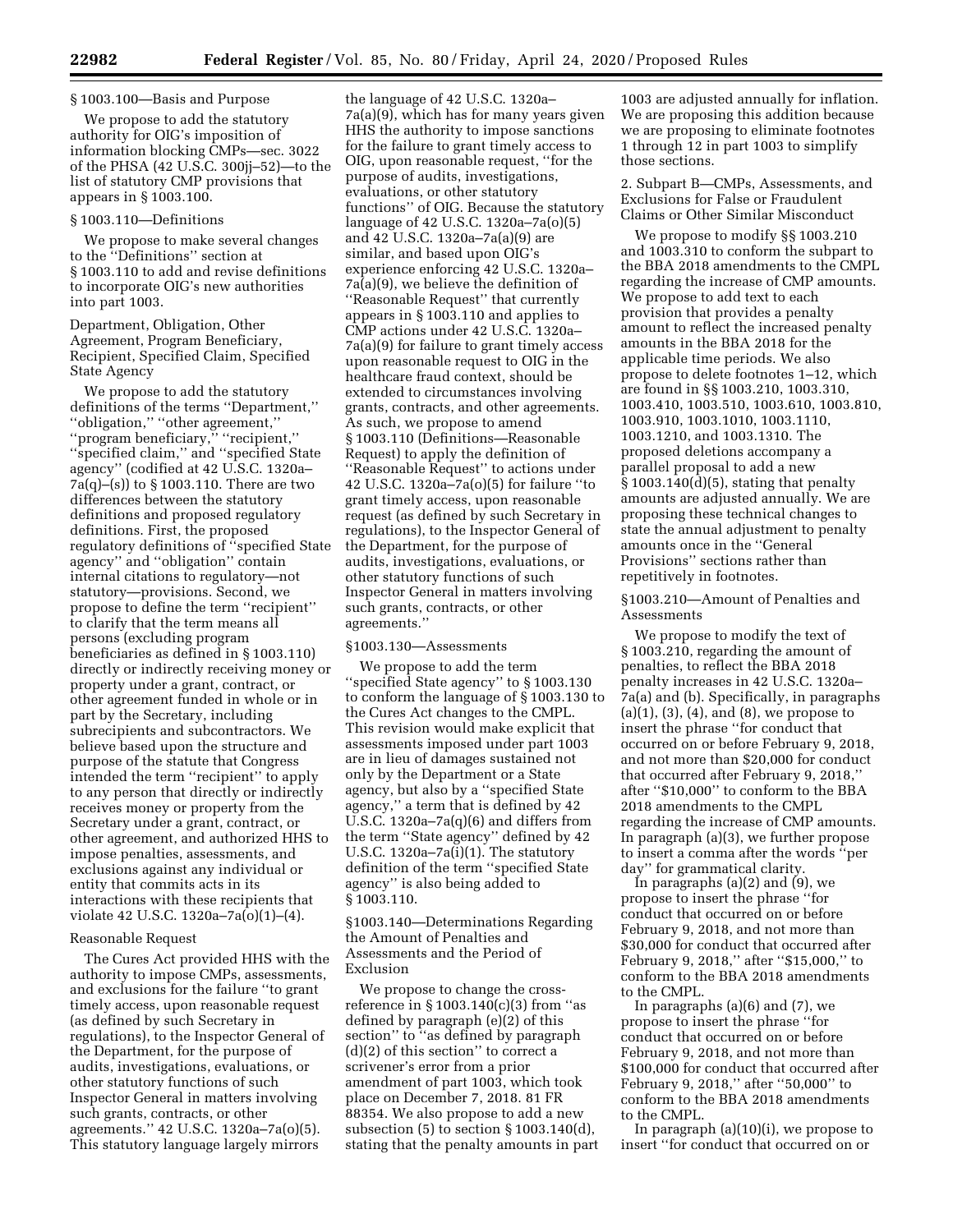before February 9, 2018, and \$10,000 for conduct that occurred after February 9, 2018,'' after ''5,000'' to conform to the BBA 2018 amendments to the CMPL.

§ 1003.310—Amount of Penalties and Assessments

Similarly, for § 1003.310, we propose to modify the text regarding the amount of penalties to reflect the BBA 2018 penalty increases to 42 U.S.C. 1320a– 7a(a)(7). In paragraph (a)(3), we propose to insert ''for conduct that occurred on or before February 9, 2018, and \$100,000 for conduct that occurred after February 9, 2018,'' after ''50,000'' to conform to the BBA 2018 amendments to the CMPL.

3. Subpart G—CMPs, Assessments, and Exclusions for Fraud or False Claims or Similar Conduct Related to Grants, Contracts, and Other Agreements

We propose to add a new subpart G that would codify in regulation OIG's new authority under the Cures Act to impose CMPs, assessments, and exclusions for fraud, false claims, and similar conduct related to HHS grants, contracts, and other agreements. Subpart G would also identify the maximum assessments and penalties that OIG may impose under part 1003 and aggravating and mitigating factors OIG may consider when imposing sanctions.

§ 1003.700—Basis for Civil Money Penalties, Assessments, and Exclusions

New § 1003.700 would enumerate in regulation the new CMP offenses in 42 U.S.C. 1320a–7a(o) created by the Cures Act related to fraud and other misconduct involving grants, contracts, and other agreements, which provided OIG with the authority to impose CMPs, assessments, and exclusions for a variety of abusive conduct involving important HHS programs that provide many billions of dollars in funding every year. The five distinct categories of offenses, which would be enumerated in regulation at § 1003.700(a)(1) through (5), make sanctionable a variety of fraudulent or otherwise improper conduct related to HHS grants, contracts, and other agreements.

First, OIG may impose sanctions against any person that knowingly presents or causes to be presented a specified claim related to a grant, contract or other agreement that a person knows or should know is false or fraudulent. A ''specified claim'' includes an application, request, or demand for money or property under a grant, contract, or other agreement, and would include a request for a drawdown or other payment that is made to a

computerized payment administration system like the HHS Payment Management System. Second, OIG may impose sanctions against any person who knowingly makes, uses, or causes to be made or used any false statement, omission, or misrepresentation of a material fact in any of the wide array of documents (such as applications, proposals, bids, or progress reports) that are required to be submitted in order to directly or indirectly receive or retain funds provided in whole or in part pursuant to an HHS grant, contract, or other agreement. Third, OIG is authorized to impose sanctions against any person who knowingly makes, uses, or causes to be made or used, false records or statements material to false or fraudulent specified claims under a grant, contract, or other agreement. Fourth, OIG has authority to sanction any person who knowingly conceals, avoids, or decreases an obligation to pay or transmit funds or property with respect to a grant, contract, or other agreement, or knowingly makes, uses, or causes to be made or used, a false record or statement material to such an obligation. Finally, OIG is authorized to impose sanctions for a person's failure to grant timely access upon reasonable request to OIG personnel who are carrying out audits, evaluations, investigations, and other statutory functions related to grants, contracts, and other agreements. The regulatory text in proposed § 1003.700 is consistent with the statutory language of 42 U.S.C. 1320a–7a(o), with technical modifications to change internal crossreferences to regulatory provisions, not statutory provisions.

The statutory authority to impose CMPs, assessments, and exclusions under 42 U.S.C. 1320a–7a(o) applies to a wide array of situations in which HHS provides funding, directly or indirectly, in whole or in part, pursuant to a grant, contract, or other agreement. Regarding OIG's authority to impose sanctions for conduct involving ''other agreements,'' the statutory definition of ''other agreement'' under 42 U.S.C. 1320a– 7a(q)(3) is broad and identifies a nonexclusive list of arrangements that could constitute ''other agreements'' under the statute. When OIG investigates potential misconduct under the statute and decides whether to impose sanctions, it will evaluate each matter on a case-bycase basis to determine whether the funding arrangement at issue constitutes an ''other agreement'' under the statute and if the conduct at issue violates the statute.

§ 1003.710—Amount of Penalties and **Assessments** 

We propose to add a new § 1003.710 that codifies in the regulation the maximum statutory penalties and assessments OIG may impose for violation of the new offenses for grant, contract, and other agreement fraud and misconduct. As with proposed § 1003.700, the regulatory language of proposed § 1003.710 is consistent with the statutory language of 42 U.S.C. 1320a–7a(o) that establishes the maximum penalties and assessments for violations of the statute, with only slight technical modifications to change internal citations to regulatory provisions, not statutory provisions. Penalties authorized under 42 U.S.C. 1320a–7a(o) range from a maximum of \$10,000 per offense to a maximum of \$50,000 per offense, and OIG may impose an assessment of not more than three times the amount involved with the improper conduct.

§ 1003.720—Determinations Regarding the Amount of Penalties and Assessments and Period of Exclusion

We propose to add a new § 1003.720 to identify factors that OIG may consider in conjunction with § 1003.140 as aggravating and mitigating factors when imposing penalties, assessments, and exclusions resulting from violations of the Cures Act's new grant, contract, and other agreement fraud and misconduct offenses. This list of factors is not all-inclusive and largely mirrors the list of circumstances already established under § 1003.220 that OIG may consider as aggravating and mitigating when imposing penalties, assessments, and exclusions for violations of § 1003.200 related to the fraudulent or false submission of healthcare claims. Based upon OIG's experience enforcing CMPs against health care providers and others, this non-exhaustive set of factors provides a framework to aid OIG in assessing the severity of the conduct at issue when determining the size and scope of the penalties, assessments, and exclusions to be imposed. The factors as stated for assessing violations in the healthcare context are also applicable in assessing violations of grant, contract, and other agreement fraud and misconduct offenses.

Proposed § 1003.720 states that OIG should consider it a mitigating circumstance if the violations included in an action brought under proposed § 1003.700 were of the same type and occurred within a short period of time, there were few such violations, and the total amount claimed or requested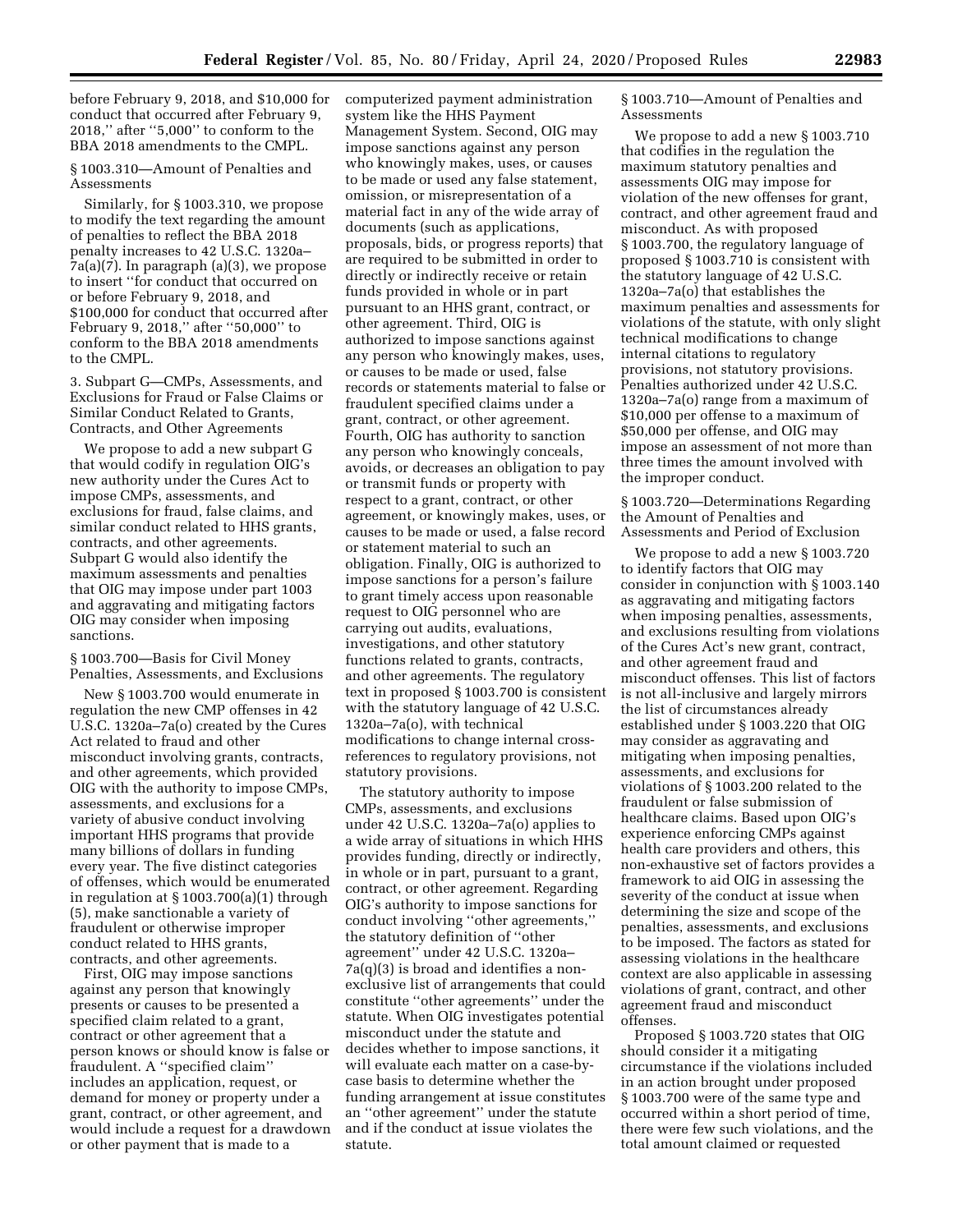related to the violations was less than \$5,000. The proposed list of mitigating circumstances is nearly identical to the list of mitigating circumstances in § 1003.220(a), which OIG currently uses to determine the amount of the penalty and assessment and period of exclusion imposed in actions brought under § 1003.200 for CMPL violations related to the submission of false or fraudulent healthcare claims. Like the proposed § 1003.720(a), it is considered mitigating in the healthcare fraud context under § 1003.220(a), if the total amount claimed or requested for the items or services at issue was less than \$5,000.

Proposed § 1003.720 also identifies a non-exclusive list of factors that OIG could consider as aggravating circumstances in actions brought under proposed § 1003.700, including if: (1) The violations were of several types or occurred over a lengthy period of time; (2) there were many such violations (or the nature and circumstances indicate a pattern of false or fraudulent specified claims, requests for payment, or a pattern of violations); (3) the amount requested or claimed or related to the violations was \$50,000 or more; or (4) the violation resulted, or could have resulted, in physical harm to any individual. As with the proposed mitigating factors, the proposed aggravating factors are consistent with the aggravating factors listed in § 1003.220(b) that OIG currently uses to determine the amount of the penalty and assessment and period of exclusion imposed in actions brought under § 1003.200 for conduct related to the submission of false or fraudulent healthcare claims. For example, like the proposed § 1003.720(b)(3), it is considered aggravating under § 1003.220(b)(3) if the total amount claimed or requested for the items or services at issue was more than \$50,000.

We solicit comments on other aggravating or mitigating circumstances OIG should consider when imposing penalties, assessments, and exclusions under its new grant, contract, and other agreement CMP authority.

4. Subpart J—CMPs, Assessments, and Exclusions for Beneficiary Inducement Violations

We propose to modify § 1003.1010 to conform to the BBA 2018 amendments to the CMPL regarding the increase of CMP amounts.

§ 1003.1010—Amount of Penalties and Assessments

We propose to modify the text of § 1003.1010, regarding the amount of penalties, to reflect the BBA 2018 penalty increases to 42 U.S.C. 1320a–

7a(a)(5). In paragraph (a), we propose to insert ''for conduct that occurred on or before February 9, 2018, and \$20,000 for conduct that occurred after February 9, 2018,'' after ''\$10,000'' to conform to the BBA 2018 amendments to the CMPL.

5. Subpart N—CMPs for Information Blocking

OIG has a long and successful history of investigating serious conduct that negatively affects HHS programs and program beneficiaries. Investigating and taking enforcement action against individuals and entities that engage in information blocking is consistent with this history. Information blocking can pose a threat to patient safety and undermine efforts by providers, payers, and others to make our health system more efficient and effective. Addressing the negative effects of information blocking is consistent with OIG's mission to protect the integrity of HHS programs, as well as the health and welfare of program beneficiaries.

We are aware that some individuals and entities subject to information blocking CMPs may not be familiar, or may have limited experience, with OIG's enforcement authorities, especially OIG's other CMP authorities in 42 CFR part 1003. To address potential questions or concerns, we explain our anticipated approach to information blocking enforcement, including our expected priorities. The following information regarding OIG's anticipated approach to information blocking enforcement is not a regulatory proposal, and is provided for information only. This preamble discussion of enforcement priorities is not binding on OIG and does not impose any legal restrictions related to OIG's discretion to choose which information blocking complaints to investigate.

OIG has significant experience investigating and taking enforcement action for conduct that is subject to other CMPs. For example, OIG investigates and imposes CMPs on individuals and entities that submit false claims to health care programs (*i.e.,* healthcare fraud). For over 35 years, OIG has conducted other CMP investigations and enforcement and will use this institutional knowledge to ensure effective enforcement of the information blocking provision. OIG's investigation of information blocking allegations and exercise of discretion regarding penalties would utilize similar methods and techniques appropriately tailored to each complaint's unique facts and circumstances.

As with other conduct that OIG has authority to investigate, OIG has

discretion to choose which information blocking complaints to investigate. To maximize efficient use of OIG's resources, OIG focuses on selecting cases for investigation that are consistent with enforcement priorities.

Based on our current expectations, OIG's enforcement priorities will include conduct that: (i) Resulted in, is causing, or had the potential to cause patient harm; (ii) significantly impacted a provider's ability to care for patients; (iii) was of long duration; (iv) caused financial loss to Federal health care programs, or other government or private entities; or (v) was performed with actual knowledge. We expect these priorities will evolve as OIG gains more experience investigating information blocking.

We emphasize that information blocking—as defined in sec.  $3022(a)(1)(B)(i)$  of the PHSA and in 45 CFR 171.103(b)—includes an element of intent (''if conducted by a health information technology developer, exchange, or network, such developer, exchange, or network knows, or should know, that such practice is likely to interfere with, prevent, or materially discourage the access, exchange, or use of electronic health information''). OIG lacks the authority to pursue information blocking CMPs against actors who OIG concludes did not have the requisite intent. Consequently, OIG will not bring enforcement actions against actors who OIG determined made innocent mistakes (*i.e.,* lack the requisite intent for information blocking). OIG has significant experience and expertise investigating and determining whether to take an enforcement action based on other laws that are intent-based (*e.g.,* the CMPL and the Federal anti-kickback statute). This history will inform our use of discretion to take action against individuals and entities who we conclude have the requisite intent.

Each allegation of information blocking will be assessed based on its own merits given the unique facts and circumstances presented. We will closely coordinate with ONC given its separate, but related, authority under the PHSA and its program expertise related to the information blocking regulations. Additionally, consistent with sec.  $3022(b)(3)(A)$  of the PHSA, OIG may refer an information blocking claim to OCR if a consultation regarding the health privacy and security rules promulgated under sec. 264(c) of HIPAA would resolve an information blocking claim. Depending on the facts and circumstances of the claim, OIG may exercise its discretion in referring individuals and entities to consult with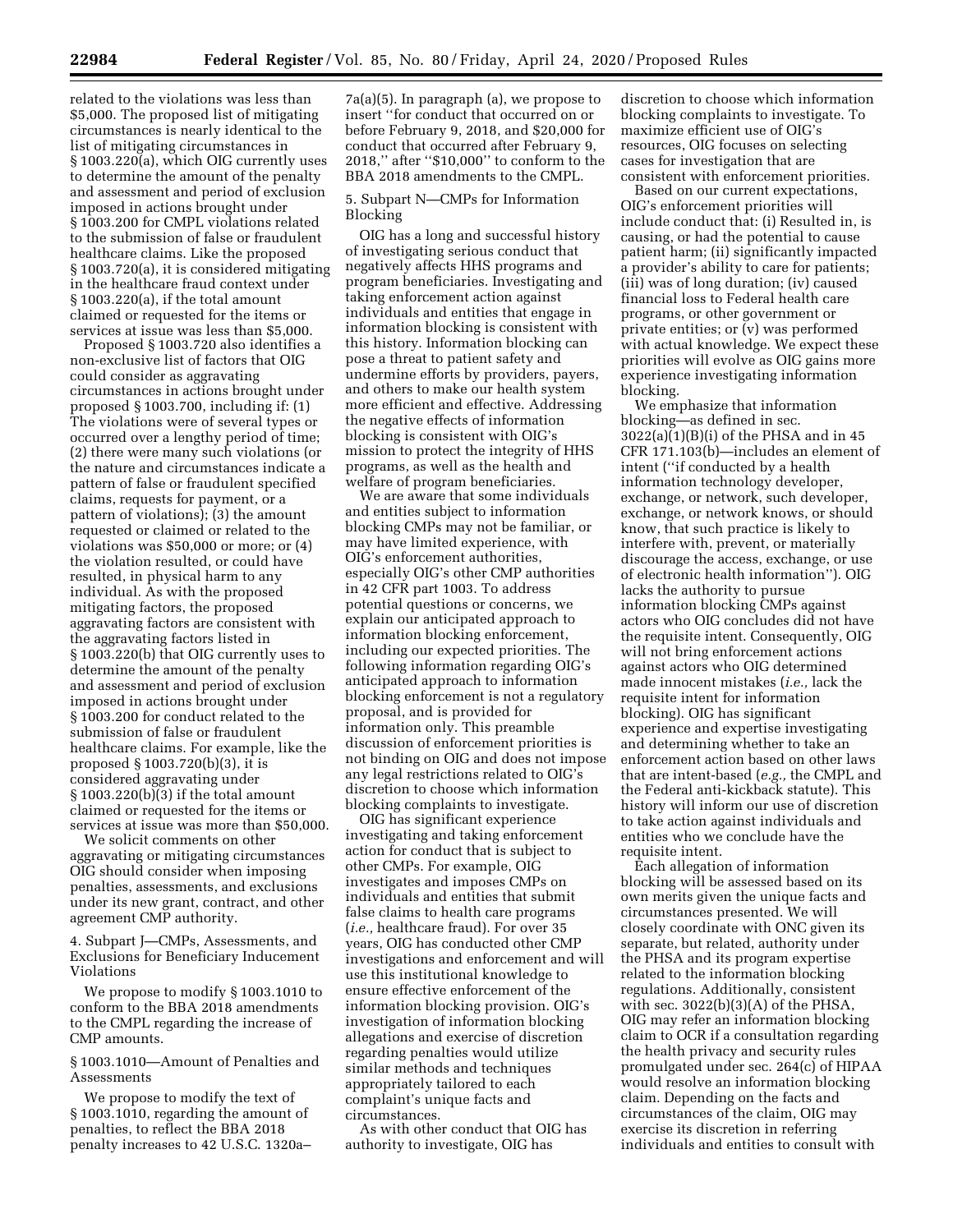OCR to resolve information blocking claims. In exercising that discretion, OIG will coordinate closely with OCR for referrals under sec. 3022(b)(3)(A) of the PHSA.

Section 3022(d)(4) requires the Secretary, to the extent possible, to ensure that information blocking penalties do not duplicate penalty structures that would otherwise apply with respect to information blocking and the type of individual or entity involved as of the day before the date of enactment of the Cures Act. OIG will closely coordinate with other agencies within HHS, such as ONC and OCR, as well as other Federal agencies, such as the Department of Justice and the Federal Trade Commission, to ensure that any information blocking penalties do not duplicate other penalties structures that would otherwise apply with respect to information blocking conduct. In this way, OIG will exercise its enforcement discretion in a manner that is consistent with this section.

We propose to add a new subpart N that would codify in the regulation OIG's authority under the Cures Act to impose CMPs for information blocking.

OIG will not begin enforcing the information blocking CMPs until the OIG CMP information blocking regulations are effective. We are proposing that the effective date of these regulations be 60 days from the date of publication of our final rule. We are also considering an alternative proposal for the effective date of subpart N described in detail later in this preamble.

We appreciate that information blocking is newly regulated conduct. We also understand the significant negative effect that information blocking can have on patient safety, care coordination in the healthcare system, and the ability of patients and providers to have information to make informed, appropriate decisions about important healthcare decisions. The goal in exercising our enforcement discretion is to provide individuals and entities that are taking necessary steps to comply with the ONC Final Rule with time to do so while putting the industry on notice that penalties will apply to information blocking conduct within a reasonable time.

Recognizing that goal, OIG is providing notice through publication of this proposed rule that enforcement will begin 60 days after our rule is final. We note that section 3022(b) of the PHSA is self-implementing and the only explicit timing limitation of the information blocking provision is in section 3022(a)(4) of the PHSA.

Notwithstanding that legal authority, OIG emphasizes that we will exercise

our enforcement discretion to impose CMPs against actors who have engaged in information blocking after the effective date of our final rule. Conduct that occurs before the effective date of our final rule will not be subject to information blocking CMPs. Even though we are proposing that enforcement of information blocking will not begin until 60 days after our rule is final, individuals and entities subject to the information blocking regulations must comply with the ONC Final Rule as of the compliance date for 45 CFR part 171, finalized at 45 CFR 171.101(b). The period between the compliance date of the ONC Final Rule and the proposed start of OIG's information blocking enforcement will provide individuals and entities with time to come into compliance with the ONC Final Rule with added certainty that practices during that period will not be subject to penalties. We believe the proposed effective date of 60 days after publication of the OIG final rule provides a reasonable amount of time for individuals and entities to come into compliance with ONC's Final Rule.

We are also considering for the final rule an alternative proposal for the effective date to apply only to subpart N of part 1003, which would also affect the start of OIG's information blocking enforcement. The alternative proposal would establish a specific date that OIG's information blocking CMP regulations would be effective. Specifically, we are considering for the final rule an effective date of October 1, 2020 for subpart N of part 1003. By considering this specific, effective date, we seek to provide entities a time certain that OIG enforcement will begin. As discussed above, individuals and entities are legally subject to the information blocking regulations and must comply with those rules as of the compliance date of ONC's Final Rule finalized at 45 CFR 171.101(b). This alternative proposal would provide a definite period to these individuals and entities to continue their compliance efforts with the ONC Final Rule with the knowledge that their conduct would not be subject to OIG enforcement until October 1, 2020. OIG believes that this time frame would be more than adequate for actors to implement necessary changes to align with ONC's Final Rule. At a minimum, enforcement would not begin until the compliance date of the ONC Final Rule finalized at 45 CFR 171.101(b).

Having a specific date to target may assist in the execution and timing of amending agreements, issuing updates, or other actions needed to comply with the ONC Final Rule. We recognize that

proposing a specific effective date would require OIG to complete the final rulemaking process before this proposed specific date. We have considered that factor and believe this alternative proposal allows time for that process.

We solicit comment on these proposed approaches for the effective date of OIG's information blocking CMP regulations, which would subsequently determine the start of OIG's information blocking enforcement. We are considering alternative effective dates that are sooner or later than October 1, 2020, and are interested in comments on potential dates and explanations about why parties would need a longer or shorter time period to come into compliance with the ONC Final Rule.

We emphasize that these proposed effective dates are only applicable to the information blocking provisions, and not the grant, contract, and other agreement fraud and misconduct CMP provisions of the proposed rule. The grant, contract, and other agreement fraud and misconduct CMP provisions of the proposed rule will go into effect 30 days after publication of the final rule.

## § 1003.1400—Basis for Civil Money Penalties

We propose to add a new § 1003.1400 at subpart N that would codify the new information blocking CMP authority by incorporating the relevant provisions of 45 CFR part 171 established by the ONC Final Rule. These provisions subject health IT developers of certified health IT, which includes other entities offering certified health IT as defined in part 45 CFR part 171, health information networks, and health information exchanges to CMPs if OIG determines, following an investigation, that they have committed information blocking.2 Among other things, the ONC Final Rule establishes regulatory definitions related to information blocking and identifies reasonable and necessary activities that do not constitute information blocking for purposes of sec. 3022(a)(1) of the PHSA. OIG investigations of information blocking will utilize ONC's regulatory definitions and exceptions to information blocking to assess conduct by health IT developers of certified technology, entities offering certified health IT, health information networks, health information exchanges, and health care providers. Enforcement action using the CMP authority implemented by PHSA sec.

<sup>2</sup> In the ONC final rule, the definition of ''health information exchange'' and ''health information network'' were combined. See 45 CFR 171.102, definition of ''health information network or health information exchange.''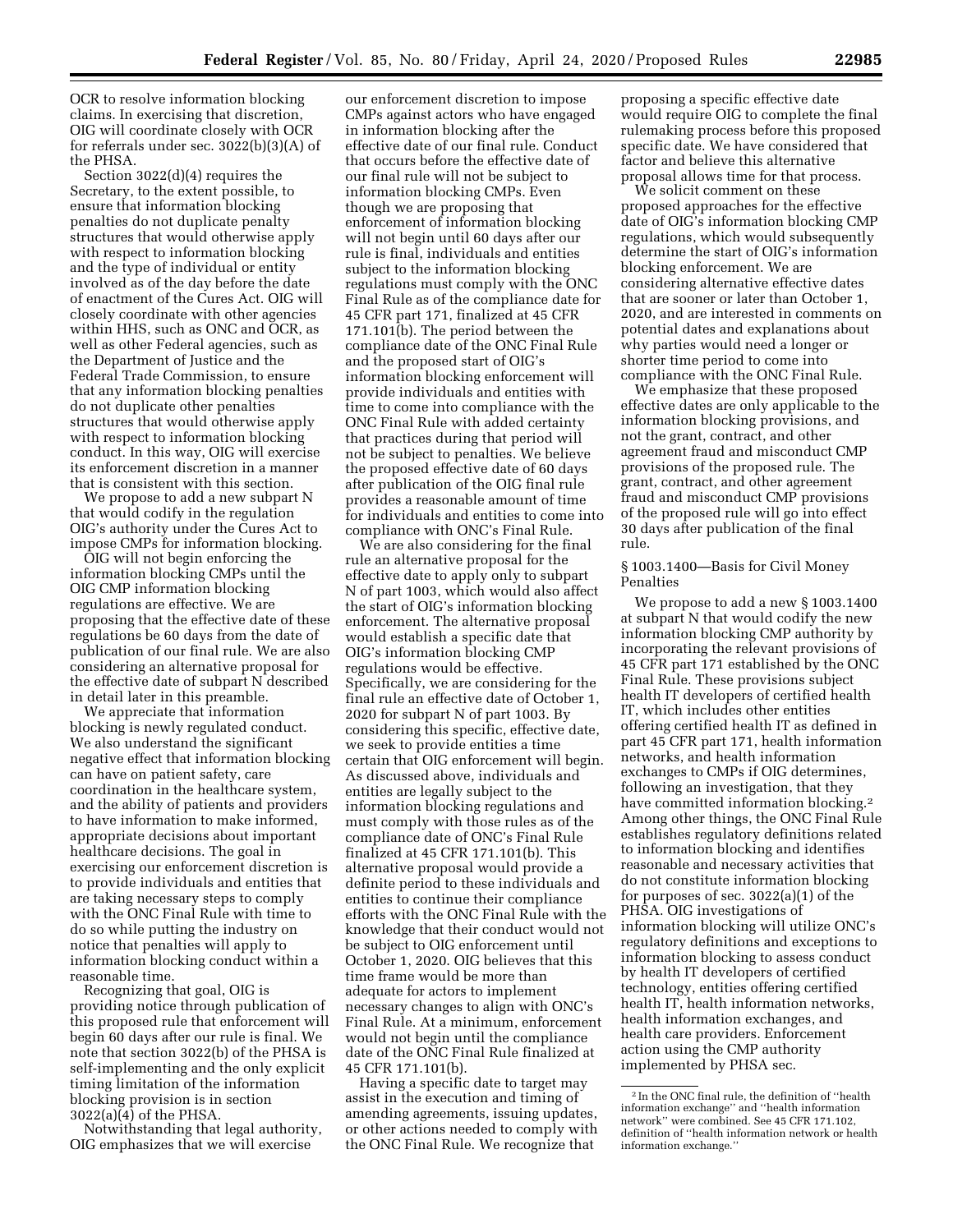3022(b)(2)(A), will similarly depend on the information blocking regulations in the ONC Final Rule.

We are proposing new regulatory text at § 1003.1400 implementing OIG's information blocking CMP authority. The proposed rule incorporates 45 CFR 171.103(b) with regard to the types of actors that may be liable for CMPs and also the information blocking provisions in 45 CFR part 171 to determine the conduct that triggers the information blocking CMP authority. By incorporating the ONC regulations, OIG enforcement will rely on the regulatory definition of information blocking and the related exceptions.

With the addition of the new information blocking CMP to part 1003, the public can gain an understanding of the procedures for appealing such a determination before enforcement begins. PHSA sec. 3022(b)(2)(C) applies the CMP procedures from sec. 1128A of the Act to information blocking CMPs. The procedures that OIG follows in imposing CMPs under sec. 1128A of the Act are codified in 42 CFR part 1003, subpart O, and the procedures for members of the public to appeal the imposition of CMPs are codified in 42 CFR part 1005. Under the proposal to incorporate the information blocking CMP into 42 CFR part 1003, any CMP determination based on an investigation of information blocking would be subject to the CMP procedures and appeal process in parts 1003 and 1005, as the procedures and appeal process would apply to any CMPs imposed under sec. 1128A of the Act. We solicit comment, for purposes of a final rule, on the proposed incorporation of the information blocking regulations into 42 CFR part 1003, and the proposed application of the existing CMP procedures and appeal process in parts 1003 and 1005 to the information blocking CMP.

The proposal to codify the CMP authority provided in sec. 3022(b)(2)(A) of the PHSA is consistent with the limitations on CMPs that are found throughout sec. 3022. The authority for CMPs extends only to those entities listed in sec. 3022(b)(2)(A) (*i.e.,* a health information technology developer of certified health information technology or other entity offering health information technology, or a health information exchange or network). Pursuant to sec. 3022(b)(2)(B), the CMP authority does not extend to health care providers. If OIG determines that a health care provider has committed information blocking, it shall refer such health care provider to the appropriate agency for appropriate disincentives. The appropriate agency and appropriate

disincentives will be established by the Secretary in future notice and comment rulemaking. OIG will coordinate closely with other agencies within HHS to develop consultation and referral processes consistent with such rulemaking by the Secretary. Further, in determining whether a health care provider has committed information blocking, OIG shall consider whether, in accordance with sec. 3022(a)(7), a developer of health information technology or another entity offering health information technology to such provider failed to ensure that the technology meets the requirements to be certified under the ONC Health IT Certification Program.

The proposal is also consistent with the PHSA's establishment of a referral channel from OIG to OCR where a consultation with OCR under HIPAA will resolve an information blocking claim. OIG is coordinating closely with OCR to refer appropriate information blocking claims pursuant to sec. 3022(b)(3).

### § 1003.1410

We propose to add a new § 1003.1410 to codify the maximum penalty OIG can impose per violation of the PHSA's information blocking provisions. PHSA sec. 3022(b)(2)(A) authorizes a maximum penalty not to exceed \$1,000,000 per violation. The proposed regulatory language reflects this maximum penalty amount. We solicit comments on this proposed regulatory language.

Furthermore, the proposed rule would define ''violation'' as each practice that constitutes information blocking. The proposed definition of violation incorporates the definition of ''practice'' in 45 CFR 171.102 and ''information blocking'' in 45 CFR part 171. We believe it is necessary to propose a definition of ''violation'' to clarify how OIG will determine the number of information blocking practices that might be penalized. To explain the intent of the proposed definition of ''violation'' and illustrate how OIG would determine what constitutes a single violation or multiple violations, we provide hypothetical examples of conduct that would meet the definition of information blocking. We emphasize that these examples are illustrative and not exhaustive. We further emphasize that what constitutes a violation will depend on the facts and circumstances of each allegation of information blocking.

For purposes of this preamble and proposed rule, these examples assume that the conduct meets all elements of the information blocking definition,

which includes the requisite level of statutory intent, are not required by law, and do not meet an exception set forth in the ONC Final Rule. The following two examples would each constitute a single violation:

• A health care provider notifies its health IT developer of its intent to switch to another electronic health record (EHR) system and requests a complete electronic export of its patients' electronic health information (EHI) via the capability certified to in 45 CFR 170.315(b)(10). The developer refuses to export any EHI without charging a fee. The refusal to export EHI without charging this fee would constitute a single violation.

• A health IT developer (D1) connects to a health IT developer of certified health IT (D2) using a certified API. D2 decides to disable D1's ability to exchange information using the certified API. D1 requests EHI through the API for one patient of a health care provider for treatment. As a result of D2 disabling D1's access to the API, D1 receives an automated denial of the request. This would be considered a single violation.

For these examples, the facts or circumstances could affect the penalty amount but would not likely result in determining that there were multiple violations. However, when investigating information blocking, OIG will assess the facts and circumstances on a caseby-case basis, which may lead to a determination that multiple violations occurred. In the first example, the number of patients affected by the health IT developer's information blocking practice is a factor OIG would consider when determining the penalty amount consistent with the regulations proposed at 42 CFR 1003.1420. For determining the number of violations, the important fact would be that the health IT developer engaged in one practice (charging a fee to the health care provider to perform an export of electronic health information for the purposes of switching health IT) that meets the elements of the information blocking definition in 45 CFR 171.103(a). Although several patients might be affected by the health IT developer's practice of information blocking, the health IT developer only engaged in one practice in response to the request from the provider. Therefore, under the proposed rule, the fact scenario in this example would constitute only one violation. We solicit comment, for purposes of the final rule, on the examples of a single violation and what constitutes a single violation.

The following non-exhaustive list of examples illustrates scenarios where OIG would determine that there is more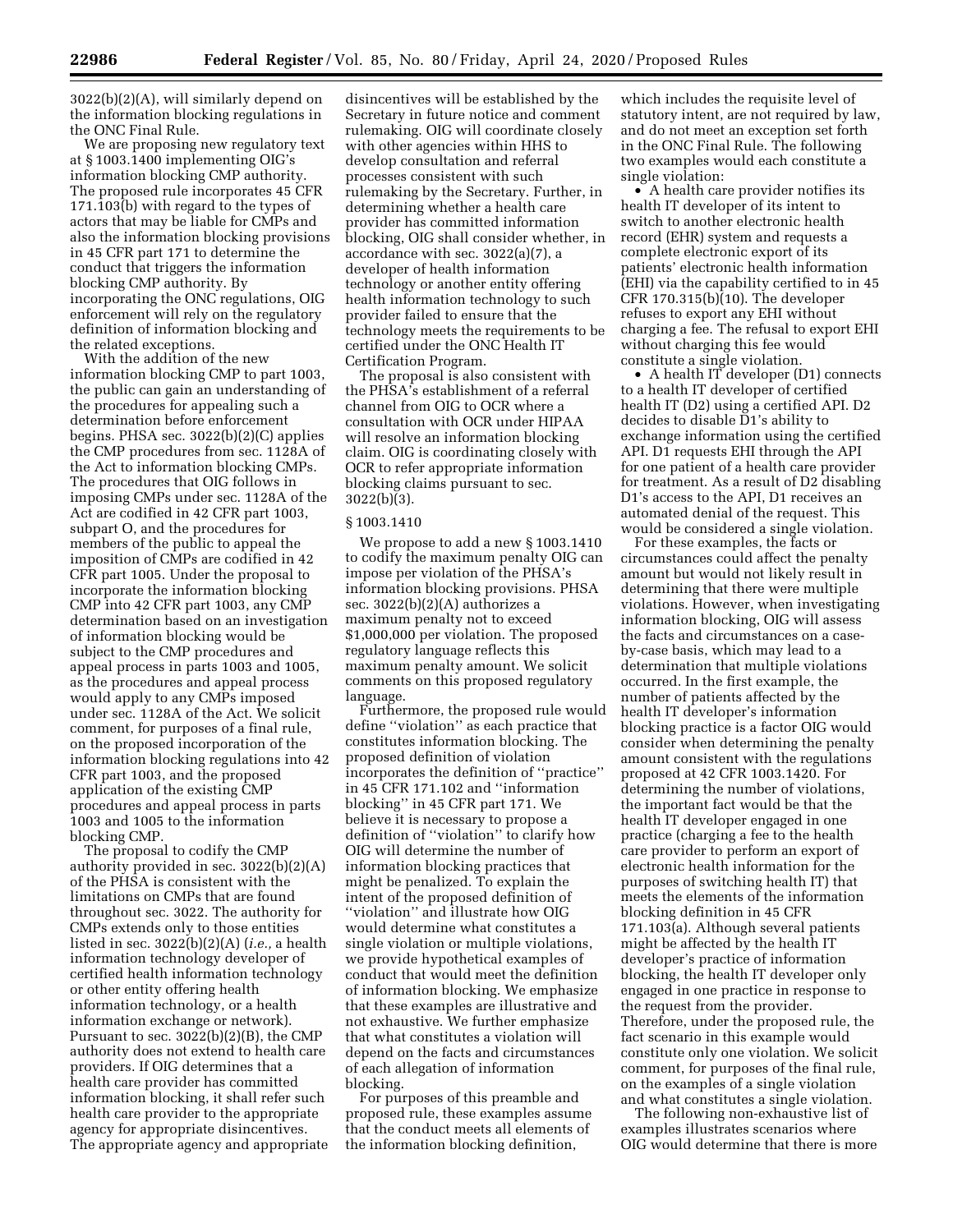than one violation under the proposed rule. As with the prior examples, these examples assume that the facts meet all the elements of the information blocking definition, which includes the requisite level of statutory intent, are not required by law, and do not meet any exception established by the ONC Final Rule.

• A health IT developer's software license agreement with one customer prohibits the customer from disclosing to its IT contractors certain technical interoperability information (*i.e.,*  interoperability elements), without which the customer and the IT contractors cannot access and convert EHI for use in other applications. The health IT developer also chooses to perform maintenance on the health IT that it licenses to the customer at the most inopportune times because the customer has indicated its intention to switch its health IT to that of the developer's competitor. For this specific circumstance, one violation would be the contractual prohibition on disclosure of certain technical interoperability information and the second violation would be performing maintenance on the health IT in a discriminatory fashion. Each violation would be subject to a separate penalty.

• A health IT developer requires vetting of third-party applications before the applications can access the health IT developer's product. The health IT developer denies applications based on the functionality of the application. There are multiple violations based on each instance the health IT developer vets a third-party application because each practice is separate and based on the specific functionality of each application. Each of the violations in this specific scenario would be subject to a penalty.

For the two examples illustrating multiple violations, we note that important facts, in determining the number of violations under the proposed rule, are the discrete practices that each meet the elements of the information blocking definition. In the first example, the health IT developer engages in two separate practices: (1) Prohibiting disclosure of certain technical interoperability information and (2) performing maintenance on the health IT in a discriminatory fashion. Each practice would meet the definition of information blocking separately. Therefore, the first example illustrates a scenario with two violations under the proposed rule. In the second example, the health IT developer vets each thirdparty application separately and makes a separate decision for each application. For each denial of access to EHI based on the discriminatory vetting, there is a

practice that meets the definition of information blocking. Thus, each denial of access would constitute a separate violation under the proposed rule.

We solicit comments on the proposed definition of ''violation,'' for purposes of the final rule, as it pertains to proposed subpart N of 42 CFR part 1003. The examples are offered solely to illustrate OIG's current understanding of what constitutes a single violation versus multiple violations. However, as previously stated, these examples are non-exhaustive and our understanding of single versus multiple violations will be informed by OIG's experience enforcing the information blocking CMP authority.

#### § 1003.1420

We propose to add a new § 1003.1420 that would codify the factors that OIG must consider when imposing a CMP against an individual or entity for committing information blocking. PHSA sec. 3022(b)(2)(A) mandates that a determination to impose a CMP for an information blocking violation must consider factors such as the nature and extent of the information blocking and the harm resulting from such information blocking, including, where applicable, the number of patients affected, the number of providers affected, and the number of days the information blocking persisted. The proposed regulatory language at new § 1003.1420 includes these statutory factors. These factors are similar to those found in other sections of part 1003, for consideration in OIG's imposition of its other CMP authorities.

Given that the regulation of information blocking conduct is new, as is enforcement, we have limited experience to inform the proposal of additional aggravating and mitigating circumstances to adjust the CMP penalties. For these reasons, we have only proposed implementation of the statutory factors described above. We solicit comments on any additional factors we should consider, for purposes of a final rule, in determining the amount of information blocking CMPs, including examples of specific conduct that should be subject to higher or lower penalty amounts.

# 6. Subpart O—Procedures for the Imposition of CMPs, Assessments, and Exclusions

We propose two technical modifications to subpart O to apply the language of the subpart to situations involving fraud and other improper conduct involving grants, contracts, and other agreements.

§ 1003.1550—Collection of Penalties and Assessments

We propose to add the phrase ''or specified claim'' in § 1003.1550(b) as a technical modification to apply the changes enacted by the Cures Act (42 U.S.C. 1320a–7a(o)) to § 1003.1550. As written, § 1003.1550(b) permits the United States to file suit to recover penalties and assessments imposed under part 1003 in the United States district court for the district in which the claim was presented or where the respondent resides. This modification would permit the United States to also file suit in the United States district court for the district in which a specified claim was presented.

#### § 1003.1580—Statistical Sampling

We propose to add the term ''specified claims'' in § 1003.1580(a) as a technical modification to apply the changes enacted by the Cures Act to § 1003.1580.

## *B. Appeals of Exclusions, Civil Money Penalties and Assessments Under 42 CFR Part 1005*

#### § 1005.1—Definitions

The procedures set forth in part 1005 govern the appeal of CMPs, assessments, and exclusions in all cases for which OIG has been delegated authority to impose those sanctions, including cases involving grants, contracts, and other agreements, and information blocking. As such, we propose deleting the phrase ''under Medicare or the State health care programs'' from the definitions of ''civil money penalty cases'' and ''exclusion cases'' to correctly define those terms as applying to all cases for which OIG has been delegated authority to apply CMPs, assessments, and exclusions, not only to those cases involving Medicare or the State health care programs.

#### **IV. Regulatory Impact Statement**

We have examined the impact of this proposed rule as required by Executive Order 12866, the Regulatory Flexibility Act (RFA) of 1980, the Unfunded Mandates Reform Act of 1995, and Executive Order 13132.

#### *A. Executive Order No. 12866*

Executive Order No. 12866 directs agencies to assess all costs and benefits of available regulatory alternatives and, if regulations are necessary, to select regulatory approaches that maximize net benefits (including potential economic, environmental, and public health and safety effects; distributive impacts; and equity). A regulatory impact analysis must be prepared for major rules with economically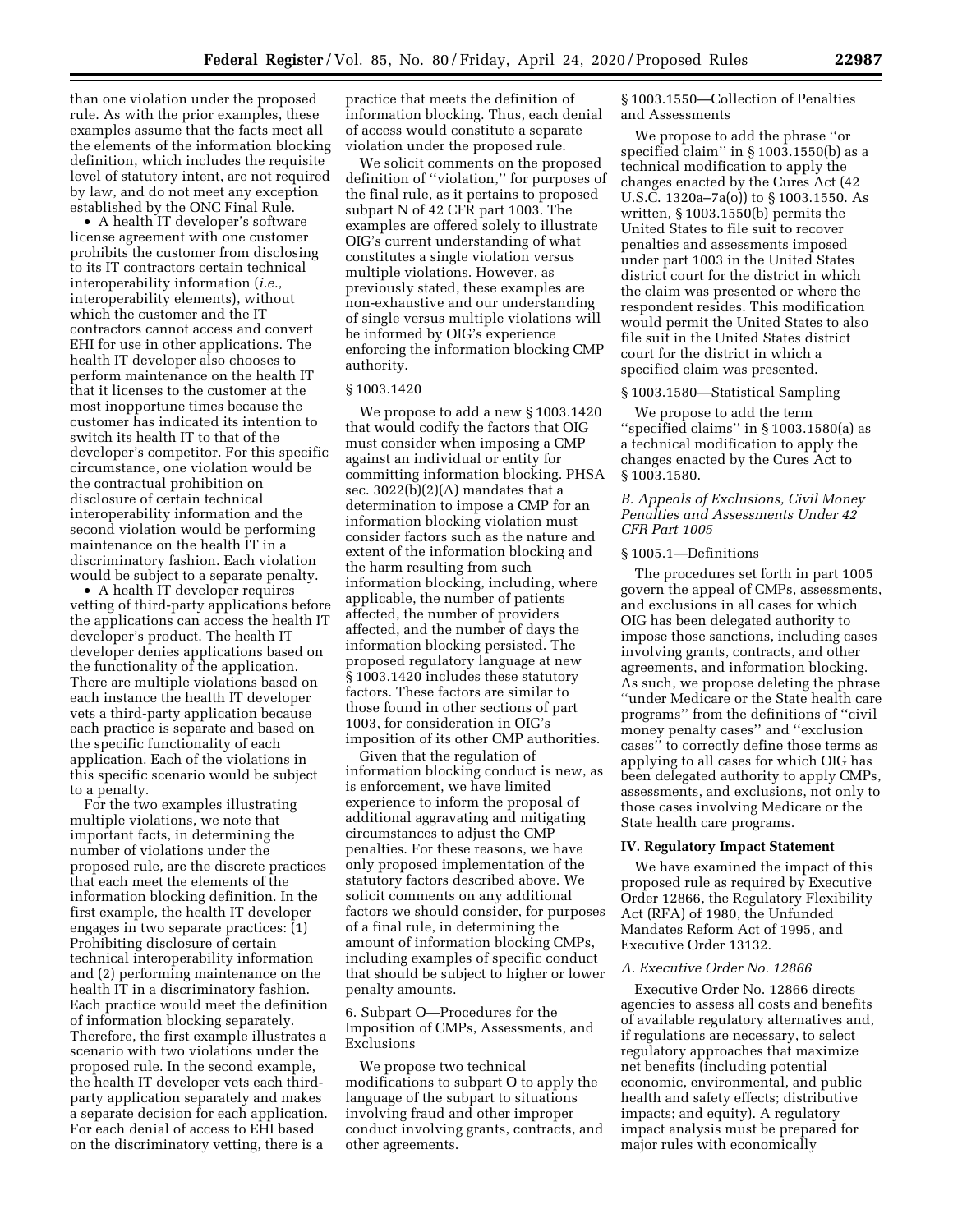significant effects (*i.e.,* \$100 million or more in any given year). This is not a major rule as defined at 5 U.S.C. 804(2); it is not economically significant because it does not reach that economic threshold. The vast majority of Federal health care programs would be minimally impacted from an economic perspective, if at all, by these proposals.

This proposed rule would codify new statutory enforcement provisions, including new CMP authorities. The regulatory changes implement provisions of the Cures Act and BBA 2018 into 42 CFR parts 1003 and 1005. We believe that the likely aggregate economic effect of these regulations would be significantly less than \$100 million.

The expected benefits of the regulation are deterring conduct that negatively affects the integrity of HHS grants, contracts, and other agreements and potentially enhanced statutory compliance by HHS grantees, contractors, and other parties. It also will deter information blocking conduct that interferes with effective health information exchange and negatively impacts many important aspects of health and health care. We refer readers to the impact analysis of the benefits of prohibiting and deterring information blocking in section XII.C.2.a.(4.2) of the ONC Final Rule.

We anticipate that OIG will incur some costs associated with investigation and enforcement of the statutes underlying these penalty provisions. The FY 2021 President's Budget proposes \$5.3 million for OIG information blocking activities. Additionally, investigated parties may incur some costs in response to an OIG investigation or enforcement action. Absent information about the frequency of prohibited conduct, we are unable to determine precisely the potential costs of this regulation.

Civil monetary penalties and assessments, if any, would be considered transfers. However, we are unable to reliably estimate potential penalty and assessment amounts because enforcement action will depend on the facts and circumstances of individual cases, some enforcement will be of newly regulated conduct, and some cases may result in settlement. We seek comment on potential impacts of the rulemaking.

### *B. Regulatory Flexibility Act*

The RFA and the Small Business Regulatory Enforcement and Fairness Act of 1996, which amended the RFA, require agencies to analyze options for regulatory relief of small businesses. For purposes of the RFA, small entities

include small businesses, nonprofit organizations, and Government agencies.

The Department considers a rule to have a significant impact on a substantial number of small entities if it has an impact of more than 3 percent of revenue for more than 5 percent of affected small entities. This proposed rule should not have a significant impact on the operations of a substantial number of small entities, as these changes would not impose any new requirement on any party. These changes largely codify existing regulatory authority. In addition, we expect that increases in the maximum penalty proposed here will only have an impact in a small number of cases. As a result, we have concluded that this proposed rule likely will not have a significant impact on a substantial number of small entities and that a regulatory flexibility analysis is not required for this rulemaking.

In addition, sec. 1102(b) of the Act (42 U.S.C. 1302) requires us to prepare a regulatory impact analysis if a rule under Titles XVIII or XIX or sec. B of Title XI of the Act may have a significant impact on the operations of a substantial number of small rural hospitals. We have concluded that this proposed rule should not have a significant impact on the operations of a substantial number of small rural hospitals because these changes would not impose any requirement on any party and small rural hospitals are not subject to CMPs for information blocking under this proposed rule. Therefore, a regulatory impact analysis under sec. 1102(b) is not required for this rulemaking.

### *C. Unfunded Mandates Reform Act*

Section 202 of the Unfunded Mandates Reform Act of 1995, Public Law 104–4, also requires that agencies assess anticipated costs and benefits before issuing any rule that may result in expenditures in any one year by State, local, or Tribal governments, in the aggregate, or by the private sector, of \$100 million, adjusted annually for inflation. In 2019, this threshold is approximately \$154 million. As indicated above, these proposed revisions comport with statutory amendments and clarify existing law. We believe that there are no significant costs associated with these proposed revisions that would impose any mandates on State, local, or Tribal governments or the private sector that would result in an expenditure of \$154 million or more in any given year and that a full analysis under the Unfunded Mandates Reform Act is not necessary.

# *D. Executive Order 13771*

Executive Order 13771 requires that the costs associated with significant new regulations ''to the extent permitted by law, be offset by the elimination of existing costs associated with at least two prior regulations.'' This rulemaking, while significant under Executive Order 12866, is expected to impose only de minimis costs and therefore is not anticipated to be a regulatory or deregulatory action under Executive Order 13771.

### *E. Executive Order 13132*

Executive Order 13132, Federalism, establishes certain requirements that an agency must meet when it promulgates a rule that imposes substantial direct requirements or costs on State and local governments, preempts State law, or otherwise has Federalism implications. In reviewing this rule under the threshold criteria of Executive Order 13132, we have determined that this proposed rule would not significantly affect the rights, roles, and responsibilities of State or local governments. Nothing in this proposed rule imposes substantial direct requirements or costs on State and local governments, preempts State law, or otherwise has Federalism implications. We are not aware of any State laws or regulations that are contradicted or impeded by any of the provisions in this proposed rule.

The Secretary is authorized by 42 U.S.C. 1320a–7a(o), which we propose to codify in the regulation at § 1003.700, to impose CMPs and assessments against individuals and entities that engage in fraud and other improper conduct against specified State agencies that administer or supervise the administration of grants, contracts, and other agreements funded in whole or in part by the Secretary. Additionally, 42 U.S.C. 1320a–7a(f)(4) directs that these CMPs and assessments be deposited into the Treasury of the United States. Amounts collected under this authority could not be used to compensate a State for damages it incurs due to improper conduct related to grants, contracts, or other agreements funded by the Secretary that are administered or supervised by specified State agencies.

However, neither 42 U.S.C. 1320a–7a nor this proposed regulation preclude or impede any State's authority to pursue actions against entities and individuals that defraud or otherwise engage in improper conduct related to grants, contracts, or other agreements funded by the Secretary that are administered or supervised by specified State agencies. For this reason, the Secretary's authority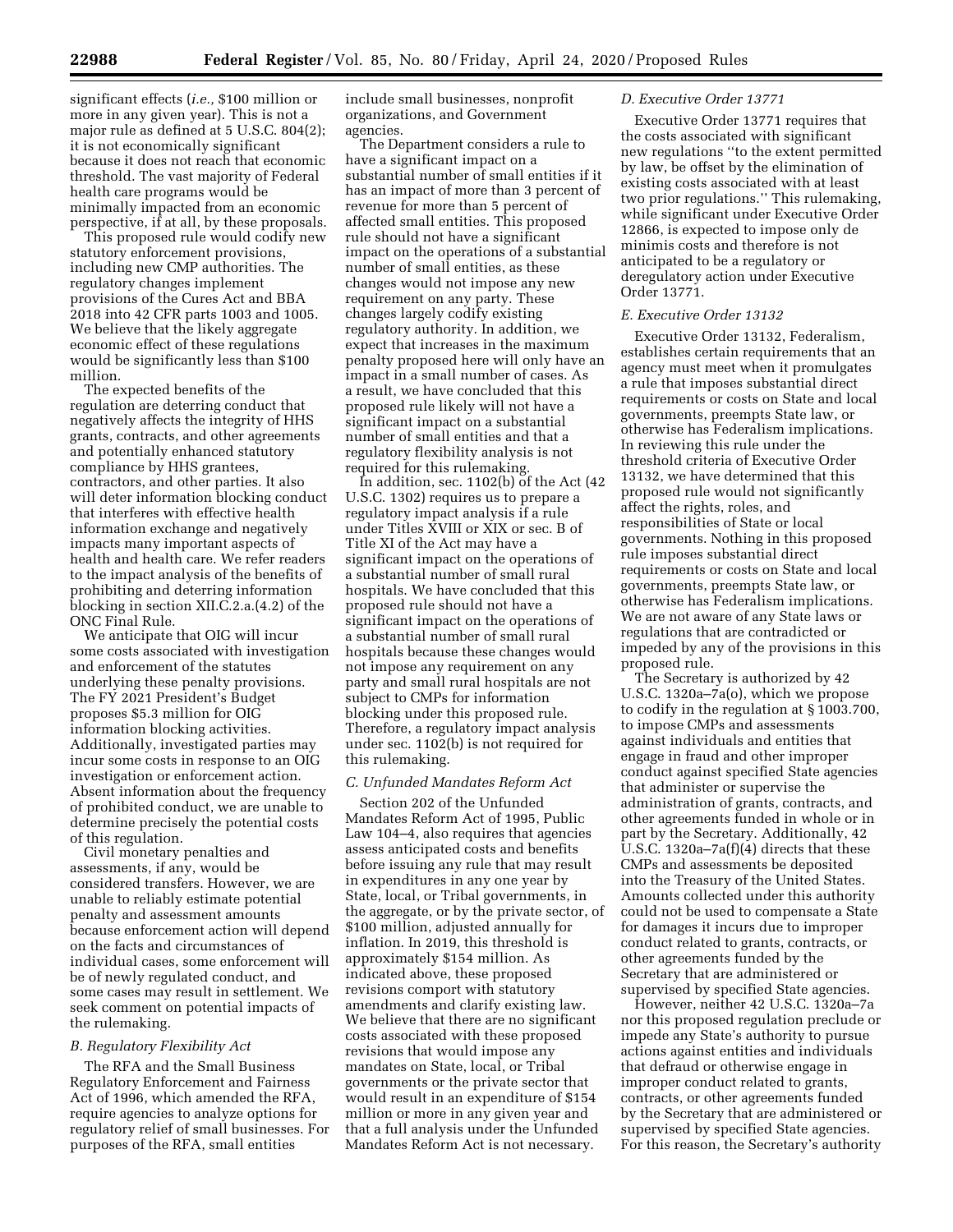related to specified State agencies will not have a substantial direct effect on the States, on the relationship between the national government and the States, or on the distribution of power and responsibilities among the various levels of government.

Based on OIG's prior approach to enforcement that involves state programs and agencies, we also anticipate coordinating closely with the relevant State authorities, which would provide states notice about the improper conduct and the opportunity to pursue action under the state authority. We solicit comment on the potential Federalism implications of this rulemaking.

# **V. Paperwork Reduction Act**

These proposed changes to parts 1003 and 1005 impose no new reporting requirements or collections of information. Therefore, a Paperwork Reduction Act review is not required.

#### **List of Subjects**

#### *42 CFR Part 1003*

Fraud—Grant Programs, Contracts; Information Blocking; Penalties.

#### *42 CFR Part 1005*

Administrative practice and procedure.

For the reasons set forth in the preamble, the Office of Inspector General, Department of Health and Human Services, proposes to amend 42 CFR chapter V, subchapter B as follows:

# **PART 1003—CIVIL MONEY PENALTIES, ASSESSMENTS AND EXCLUSIONS**

■ 1. Revise the authority citation for part 1003 to read as follows:

**Authority:** 42 U.S.C. 262a, 300jj–52, 1302, 1320–7, 1320a–7a, 1320b–10, 1395u(j), 1395u(k), 1395cc(j), 1395w–141(i)(3), 1395dd(d)(1), 1395mm, 1395nn(g), 1395ss(d), 1396b(m), 11131(c), and 11137(b)(2).

■ 2. Amend § 1003.100 by revising paragraph (a) to read as follows:

# **§ 1003.100 Basis and purpose.**

(a) *Basis.* This part implements sections 1128(c), 1128A, 1140, 1819(b)(3)(B), 1819(g)(2)(A), 1857(g)(2)(A), 1860D–12(b)(3)(E), 1860D–31(i)(3), 1862(b)(3)(C), 1867(d)(1), 1876(i)(6), 1877(g), 1882(d), 1891(c)(1); 1903(m)(5), 1919(b)(3)(B), 1919(g)(2)(A), 1927(b)(3)(B), 1927(b)(3)(C), and 1929(i)(3) of the Social Security Act; sections 421(c) and 427(b)(2) of Public Law 99–660; section 201(i) of Public Law 107–188 (42 U.S.C. 1320a–7(c), 1320a–7a, 1320b–10, 1395i– 3(b)(3)(B), 1395i–3(g)(2)(A), 1395w– 27(g)(2)(A), 1395w–112(b)(3)(E), 1395w– 141(i)(3), 1395y(b)(3)(B), 1395dd(d)(1), 1395mm(i)(6), 1395nn(g), 1395ss(d), 1395bbb(c)(1), 1396b(m)(5), 1396r(b)(3)(B), 1396r(g)(2)(A), 1396r– 8(b)(3)(B), 1396r–8(b)(3)(C), 1396t(i)(3), 11131(c), 11137(b)(2), and 262a(i)); and section 3022 of the Public Health Service Act (42 U.S.C. 300jj–52).

\* \* \* \* \*

■ 3. Amend § 1003.110 by: ■ a. Adding in alphabetical order definitions for ''Department'', ''Obligation'', ''Other agreement'', and ''Program beneficiary'';

■ b. Revising the definition of ''Reasonable request''; and

■ c. Adding in alphabetical order definitions for ''Recipient'', ''Specified claim'', and ''Specified state agency''.

The revisions and additions read as follows:

#### **§ 1003.110 Definitions.**

\* \* \* \* \* *Department* means the Department of Health and Human Services.

\* \* \* \* \* *Obligation,* for the purposes of § 1003.700, means an established duty, whether or not fixed, arising from an express or implied contractual, grantorgrantee, or licensor-licensee relationship, for a fee-based or similar relationship, from statute or regulation, or from the retention of any overpayment.

*Other agreement,* for the purposes of § 1003.700, includes a cooperative agreement, scholarship, fellowship, loan, subsidy, payment for a specified use, donation agreement, award, or subaward (regardless of whether one or more of the persons entering into the agreement is a contractor or subcontractor).

\* \* \* \* \* *Program beneficiary* means, in the case of a grant, contract, or other agreement designed to accomplish the objective of awarding or otherwise furnishing benefits or assistance to individuals and for which the Secretary provides funding, an individual who applies for, or who receives, such benefits or assistance from such grant, contract or other agreement. Such term does not include, with respect to such grant, contract or other agreement, an officer, employee, or agent of a person or entity that receives such grant or that enters into such contract or other agreement.

\* \* \* \* \*

*Reasonable request,* with respect to §§ 1003.200(b)(10) and 1003.700(a)(5), means a written request, signed by a

designated representative of the OIG and made by a properly identified agent of the OIG during reasonable business hours. The request will include:

(1) A statement of the authority for the request;

(2) The person's rights in responding to the request;

(3) The definition of ''reasonable request'' and ''failure to grant timely access'' under this part;

(4) The deadline by which the OIG requests access; and

(5) The amount of the civil money penalty or assessment that could be imposed and the effective date, length, and scope and effect of the exclusion that would be imposed for failure to comply with the request, and the earliest date that a request for reinstatement would be considered.

*Recipient,* for the purposes of § 1003.700, means any person (excluding a program beneficiary as defined in this section) directly or indirectly receiving money or property under a grant, contract, or other agreement funded in whole or in part by the Secretary, including a subrecipient or subcontractor.

\* \* \* \* \*

*Specified claim* means any application, request, or demand under a grant, contract, or other agreement for money or property, whether or not the United States or a specified State agency has title to the money or property, that is not a claim (as defined in this section) and that:

(1) Is presented or caused to be presented to an officer, employee, or agent of the Department or agency thereof, or of any specified State agency; or

(2) Is made to a contractor, grantee, or other recipient if the money or property is to be spent or used on the Department's behalf or to advance a Department program or interest, and if the Department:

(i) Provides or has provided any portion of the money or property requested or demanded; or

(ii) Will reimburse such contractor, grantee, or other recipient for any portion of the money or property which is requested or demanded.

*Specified State agency* means an agency of a State government established or designated to administer or supervise the administration of a grant, contract, or other agreement funded in whole or in part by the Secretary.

\* \* \* \* \* ■ 4. Revise § 1003.130 to read as follows: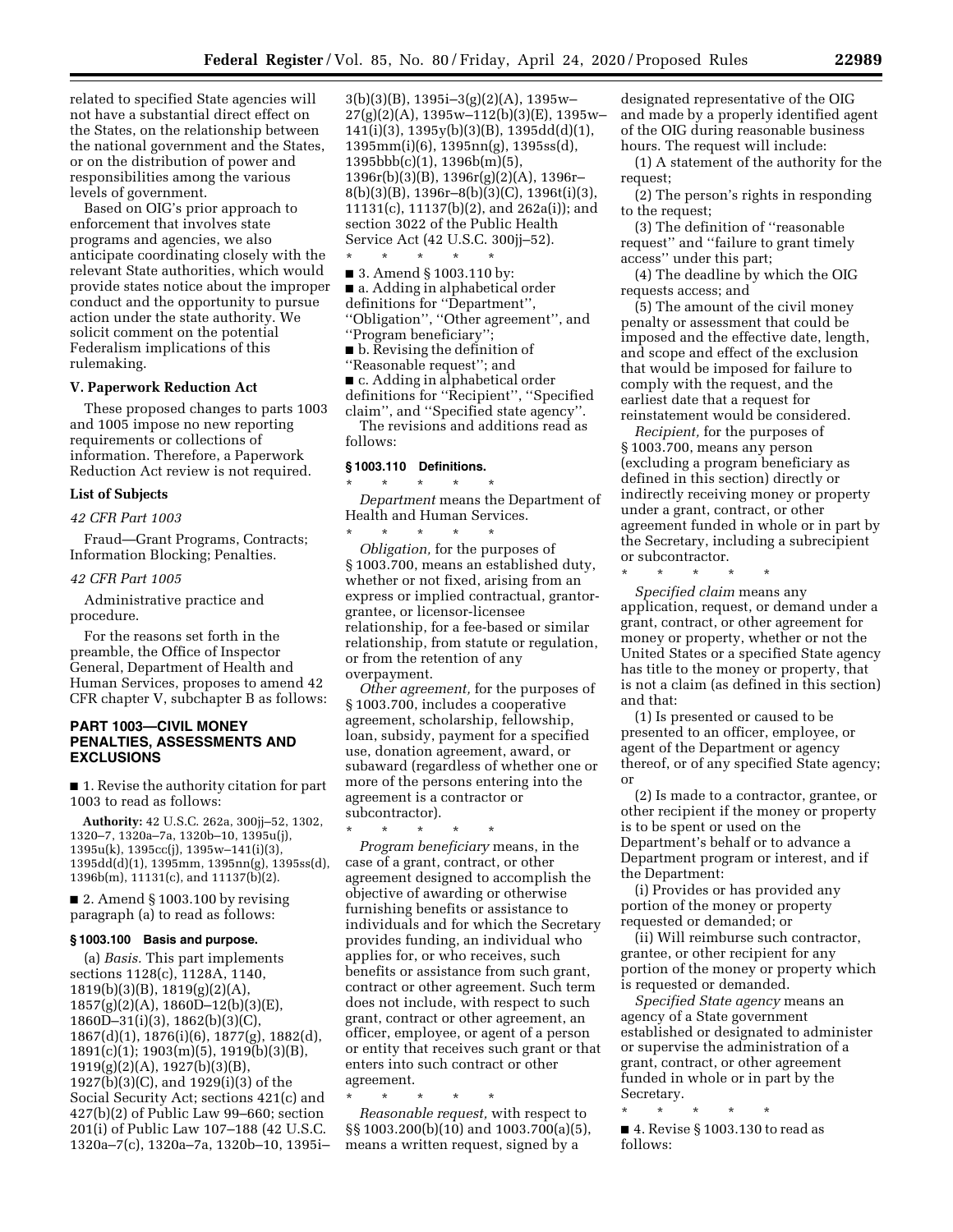# **§ 1003.130 Assessments.**

The assessment in this part is in lieu of damages sustained by the Department, a State agency, or a specified State agency because of the violation.

■ 5. Amend § 1003.140:

■ a. In paragraph (c)(3), by removing the phrase ''(as defined by paragraph (e)(2) of this section)'' and adding in its place the phrase ''(as defined by paragraph (d)(2) of this section)''; and

 $\blacksquare$  b. By adding paragraph  $(d)(5)$ .

The addition reads as follows:

#### **§ 1003.140 Determinations regarding the amount of penalties and assessments and the period of exclusion.**

- \* \* \* \* \*
- (d) \* \* \*

(5) The penalty amounts in this part are updated annually, as adjusted in accordance with the Federal Civil Monetary Penalty Inflation Adjustment Act of 1990 (Pub. L. 101–140), as amended by the Federal Civil Penalties Inflation Adjustment Act Improvements Act of 2015 (section 701 of Pub. L. 114– 74). Annually adjusted amounts are published at 45 CFR part 102.

## **Subpart B—CMPs, Assessments, and Exclusions for False or Fraudulent Claims and Other Similar Misconduct**

## **§§ 1003.210, 1003.310, 1003.410, 1003.510, 1003.610, 1003.810, 1003.910, 1003.1010, 1003.110, 1003.1210, and 1003.1310 [Amended]**

■ 6. In each location referenced in the first column of the following table, the text is amended by removing the footnote referenced in the second column.

| Footnote |
|----------|
|          |
|          |
| з        |
|          |
| 5        |
| ิค       |
|          |
| 8        |
| 9        |
| 10       |
| 11       |
| 12       |
|          |

■ 7. Section 1003.210 is further amended by revising paragraphs (a)(1) through (4), (6) through (9), (a)(10) introductory text, and (a)(10)(i) to read as follows:

# **§ 1003.210 Amount of penalties and assessments.**

# \* \* \* \* \*

(a) \* \* \*

(1) Except as provided in this section, the OIG may impose a penalty of not

more than \$10,000 for conduct that occurred on or before February 9, 2018, and not more than \$20,000 for conduct that occurred after February 9, 2018, for each individual violation that is subject to a determination under this subpart.

(2) The OIG may impose a penalty of not more than \$15,000 for conduct that occurred on or before February 9, 2018, and not more than \$30,000 for conduct that occurred after February 9, 2018, for each person with respect to whom a determination was made that false or misleading information was given under § 1003.200(b)(2).

(3) The OIG may impose a penalty of not more than \$10,000 for conduct that occurred on or before February 9, 2018, and not more than \$20,000 for conduct that occurred after February 9, 2018, per day, for each day that the prohibited relationship described in § 1003.200(b)(3) occurs.

(4) For each individual violation of § 1003.200(b)(4), the OIG may impose a penalty of not more than \$10,000 for conduct that occurred on or before February 9, 2018, and not more than \$20,000 for conduct that occurred after February 9, 2018, for each separately billable or non-separately-billable item or service provided, furnished, ordered, or prescribed by an excluded individual or entity.

\* \* \* \* \* (6) The OIG may impose a penalty of not more than \$50,000 for conduct that occurred on or before February 9, 2018, and not more than \$100,000 for conduct that occurred after February 9, 2018, for each false statement, omission, or misrepresentation of a material fact in violation of § 1003.200(b)(7).

(7) The OIG may impose a penalty of not more than \$50,000 for conduct that occurred on or before February 9, 2018, and not more than \$100,000 for conduct that occurred after February 9, 2018, for each false record or statement in violation of § 1003.200(b)(9).

(8) The OIG may impose a penalty of not more than \$10,000 for conduct that occurred on or before February 9, 2018, and not more than \$20,000 for conduct that occurred after February 9, 2018, for each item or service related to an overpayment that is not reported and returned in accordance with section 1128J(d) of the Act in violation of § 1003.200(b)(8).

(9) The OIG may impose a penalty of not more than \$15,000 for conduct that occurred on or before February 9, 2018, and not more than \$30,000 for conduct that occurred after February 9, 2018, for each day of failure to grant timely access in violation of § 1003.200(b)(10).

(10) For each false certification in violation of § 1003.200(c), the OIG may impose a penalty of not more than the greater of:

(i) \$5,000 for conduct that occurred on or before February 9, 2018, and \$10,000 for conduct that occurred after February 9, 2018; or

\* \* \* \* \*

■ 8. Section 1003.310 is further amended by revising paragraph (a)(3) to read as follows:

## **§ 1003.310 Amount of penalties and assessments.**

- \* \* \* \* \*
	- (a) \* \* \*

(3) \$50,000 for conduct that occurred on or before February 9, 2018, and \$100,000 for conduct that occurred after February 9, 2018, for each offer, payment, solicitation, or receipt of remuneration that is subject to a determination under § 1003.300(d). \* \* \* \* \*

■ 9. Add subpart G to read as follows:

# **Subpart G—CMPs, Assessments, and Exclusions for Fraud or False Claims or Similar Conduct Related to Grants, Contracts, and Other Agreements**

Sec.

- 1003.700 Basis for civil money penalties, assessments, and exclusions.
- 1003.710 Amount of penalties and assessments.
- 1003.720 Determinations regarding the amount of penalties and assessments and period of exclusion.

# **Subpart G—CMPs, Assessments, and Exclusions for Fraud or False Claims or Similar Conduct Related to Grants, Contracts, and Other Agreements**

### **§ 1003.700 Basis for civil money penalties, assessments, and exclusions.**

(a) The OIG may impose a penalty, assessment, and an exclusion against any person including an organization, agency, or other entity, but excluding a program beneficiary (as defined in § 1003.110) that, with respect to a grant, contract, or other agreement for which the Secretary provides funding:

(1) Knowingly presents or causes to be presented a specified claim (as defined in § 1003.110) under such grant, contract, or other agreement that the person knows or should know is false or fraudulent;

(2) Knowingly makes, uses, or causes to be made or used, any false statement, omission, or misrepresentation of a material fact in any application, proposal, bid, progress report, or other document that is required to be submitted in order to directly or indirectly receive or retain funds provided in whole or in part by such Secretary pursuant to such grant, contract, or other agreement;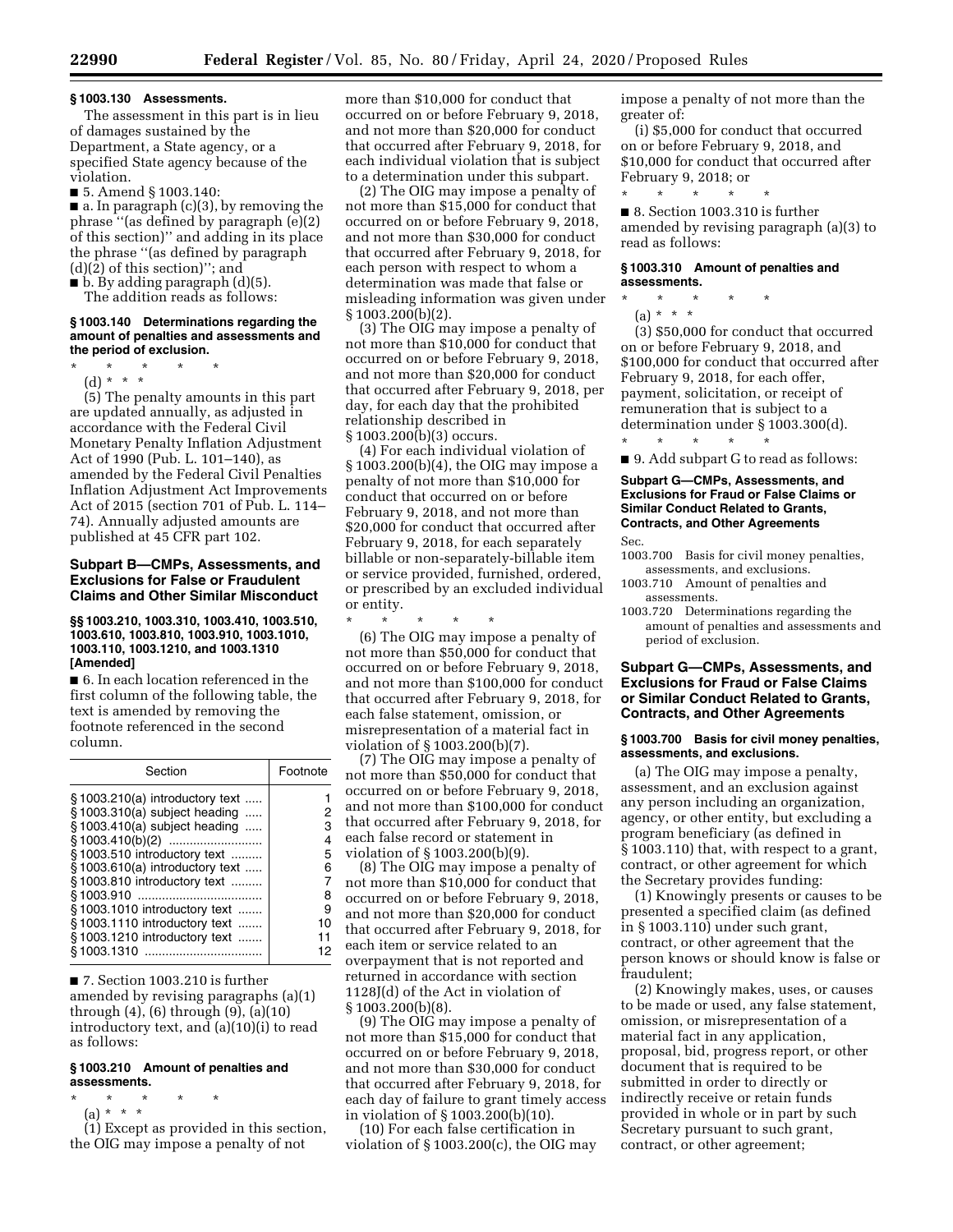(3) Knowingly makes, uses, or causes to be made or used, a false record or statement material to a false or fraudulent specified claim under such grant, contract, or other agreement;

(4) Knowingly makes, uses, or causes to be made or used, a false record or statement material to an obligation (as defined in § 1003.110) to pay or transmit funds or property to such Secretary with respect to such grant, contract, or other agreement, or knowingly conceals or knowingly and improperly avoids or decreases an obligation to pay or transmit funds or property to such Secretary with respect to such grant, contract, or other agreement; or

(5) Fails to grant timely access, upon reasonable request (as defined in § 1003.110), to the Inspector General of the Department, for the purpose of audits, investigations, evaluations, or other statutory functions of such Inspector General in matters involving such grants, contracts, or other agreements.

(b) [Reserved]

## **§ 1003.710 Amount of penalties and assessments.**

(a) *Penalties.* (1) In cases under § 1003.700(a)(1), the OIG may impose a penalty of not more than \$10,000 for each specified claim.

(2) In cases under § 1003.700(a)(2), the OIG may impose a penalty of not more than \$50,000 for each false statement, omission, or misrepresentation of a material fact.

(3) In cases under § 1003.700(a)(3), the OIG may impose a penalty of not more than \$50,000 for each false record or statement.

(4) In cases under § 1003.700(a)(4), the OIG may impose a penalty of not more than \$50,000 for each false record or statement or not more than \$10,000 for each day that the person knowingly conceals or knowingly and improperly avoids or decreases an obligation to pay.

(5) In cases under § 1003.700(a)(5), the OIG may impose a penalty of not more than \$15,000 for each day of the failure described in such paragraph.

(b) *Assessments.* (1) In cases under § 1003.700(a)(1) and (3), such a person shall be subject to an assessment of not more than three times the amount claimed in the specified claim described in such paragraph in lieu of damages sustained by the United States or a specified State agency because of such specified claim.

(2) In cases under § 1003.700(a)(2) and (4), such a person shall be subject to an assessment of not more than three times the total amount of the funds described in § 1003.700(a)(2) and (4), respectively (or, in the case of an obligation to transmit property to the Secretary described in § 1003.700(a)(4), of the value of the property described in such paragraph) in lieu of damages sustained by the United States or a specified State agency because of such case.

### **§ 1003.720 Determinations regarding the amount of penalties and assessments and period of exclusion.**

In considering the factors listed in § 1003.140:

(a) It should be considered a mitigating circumstance if all the violations included in the action brought under this part were of the same type and occurred within a short period of time, there were few such violations, and the total amount claimed or requested related to the violations was less than \$5,000.

(b) Aggravating circumstances include, but are not limited to:

(1) The violations were of several types or occurred over a lengthy period of time;

(2) There were many such violations (or the nature and circumstances indicate a pattern of false or fraudulent specified claims, requests for payment, or a pattern of violations);

(3) The amount requested or claimed or related to the violations was \$50,000 or more; or

(4) The violation resulted, or could have resulted, in physical harm to any individual.

### **§ 1003.1010 [Amended]**

■ 10. Section 1003.1010 is further amended by removing the figure ''\$10,000'' and adding in its place the phrase ''\$10,000 for conduct that occurred on or before February 9, 2018, and \$20,000 for conduct that occurred after February 9, 2018'' in paragraph (a).

# **Subpart N—CMPs for Information Blocking**

■ 11. Add subpart N to read as follows:

# **Subpart N—CMPs for Information Blocking**  Sec.

1003.1400 Basis for civil money penalties.

1003.1410 Amount of penalties.

1003.1420 Determinations regarding the amount of penalties.

# **Subpart N—CMPs for Information Blocking**

#### **§ 1003.1400 Basis for civil money penalties.**

The OIG may impose a civil money penalty against any individual or entity described in 45 CFR 171.103(b) that commits information blocking, as defined in 45 CFR part 171.

# **§ 1003.1410 Amount of penalties.**

(a) The OIG may impose a penalty of not more than \$1,000,000 per violation.

(b) For this subpart, *violation* means a practice, as defined in 45 CFR 171.102, that constitutes information blocking, as defined in 45 CFR part 171.

# **§ 1003.1420 Determinations regarding the amount of penalties.**

In considering the factors listed in § 1003.140, the OIG shall take into account—

(a) The nature and extent of the information blocking; and

(b) The harm resulting from such information blocking, including, where applicable—

(1) The number of patients affected;

(2) The number of providers affected; and

(3) The number of days the information blocking persisted.

# **§ 1003.1550 [Amended]**

■ 12. Amend § 1003.1550 in paragraph (b) by removing the phrase ''where the claim'' and adding in its place the phrase ''where the claim or specified claim''.

■ 13. Amend § 1003.1580 by revising paragraph (a) to read as follows:

## **§ 1003.1580 Statistical sampling.**

(a) In meeting the burden of proof in § 1005.15 of this chapter, the OIG may introduce the results of a statistical sampling study as evidence of the number and amount of claims, specified claims, and/or requests for payment, as described in this part, that were presented, or caused to be presented, by the respondent. Such a statistical sampling study, if based upon an appropriate sampling and computed by valid statistical methods, shall constitute prima facie evidence of the number and amount of claims, specified claims, or requests for payment, as described in this part.

\* \* \* \* \*